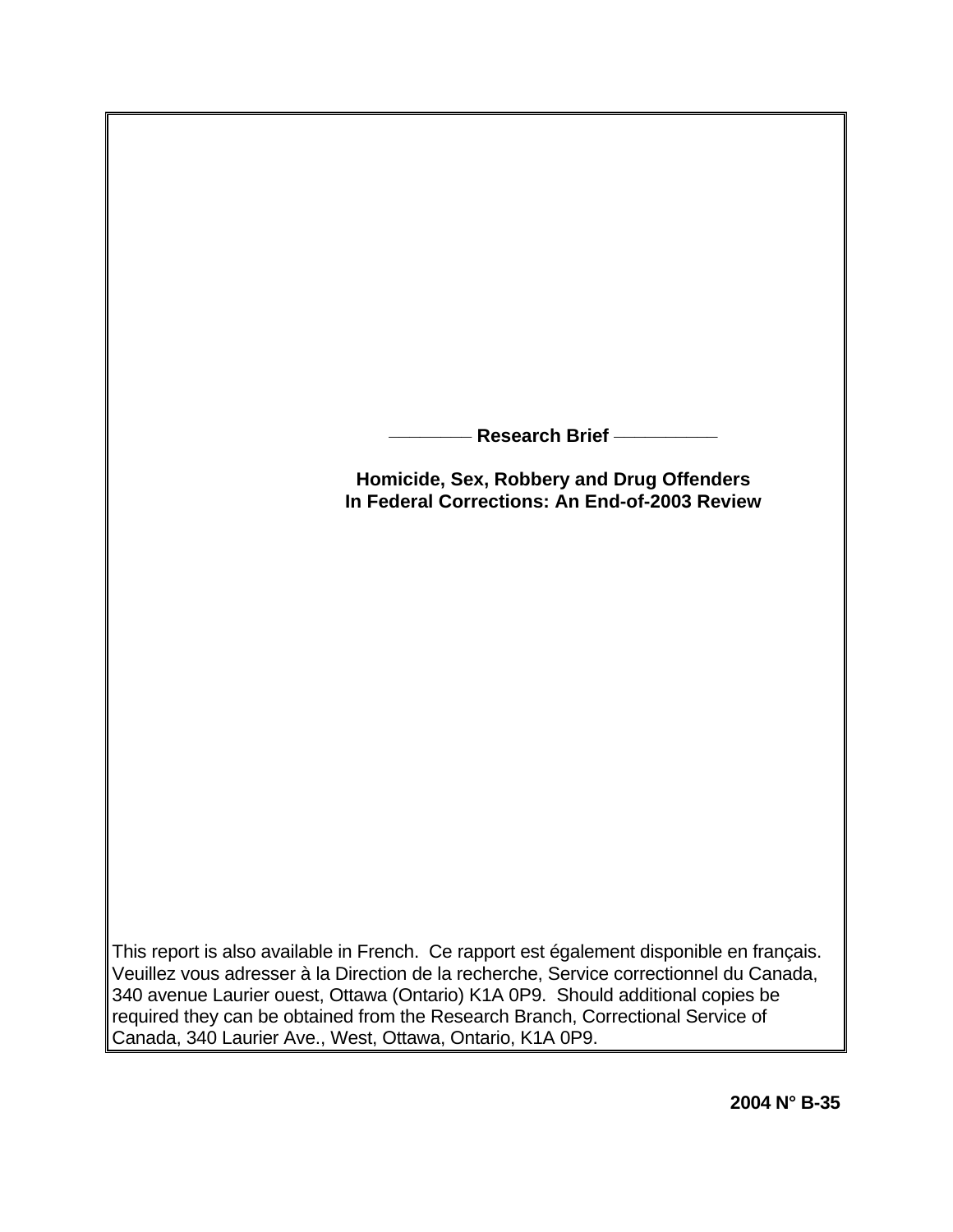## **HOMICIDE, SEX, ROBBERY AND DRUG OFFENDERS IN FEDERAL CORRECTIONS: AN END-OF-2003 REVIEW**

and the contract of the By-

Laurence L. Motiuk & Ben Vuong

 Research Branch Correctional Service of Canada

**January, 2004**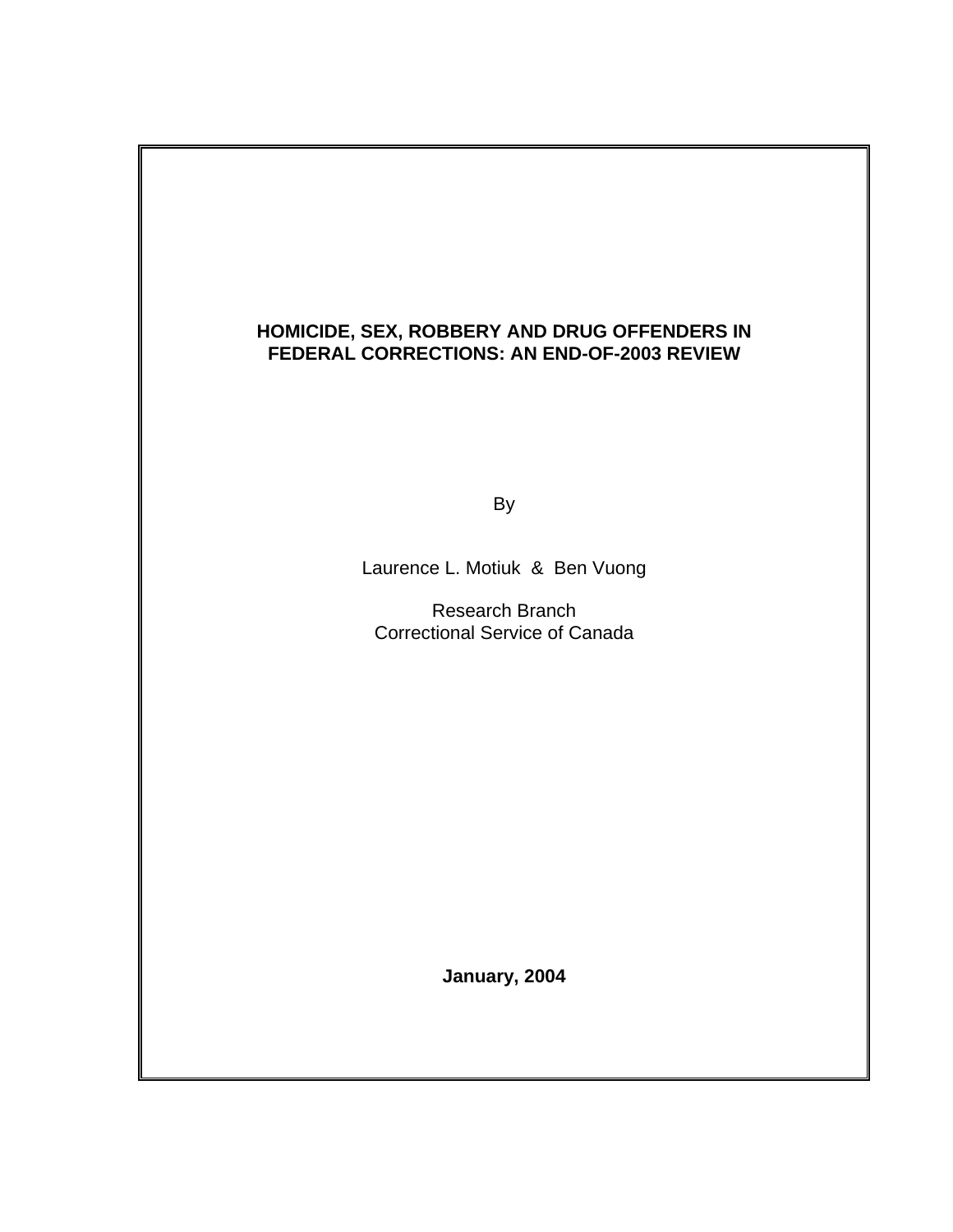# **TABLE OF CONTENTS**

<span id="page-2-0"></span>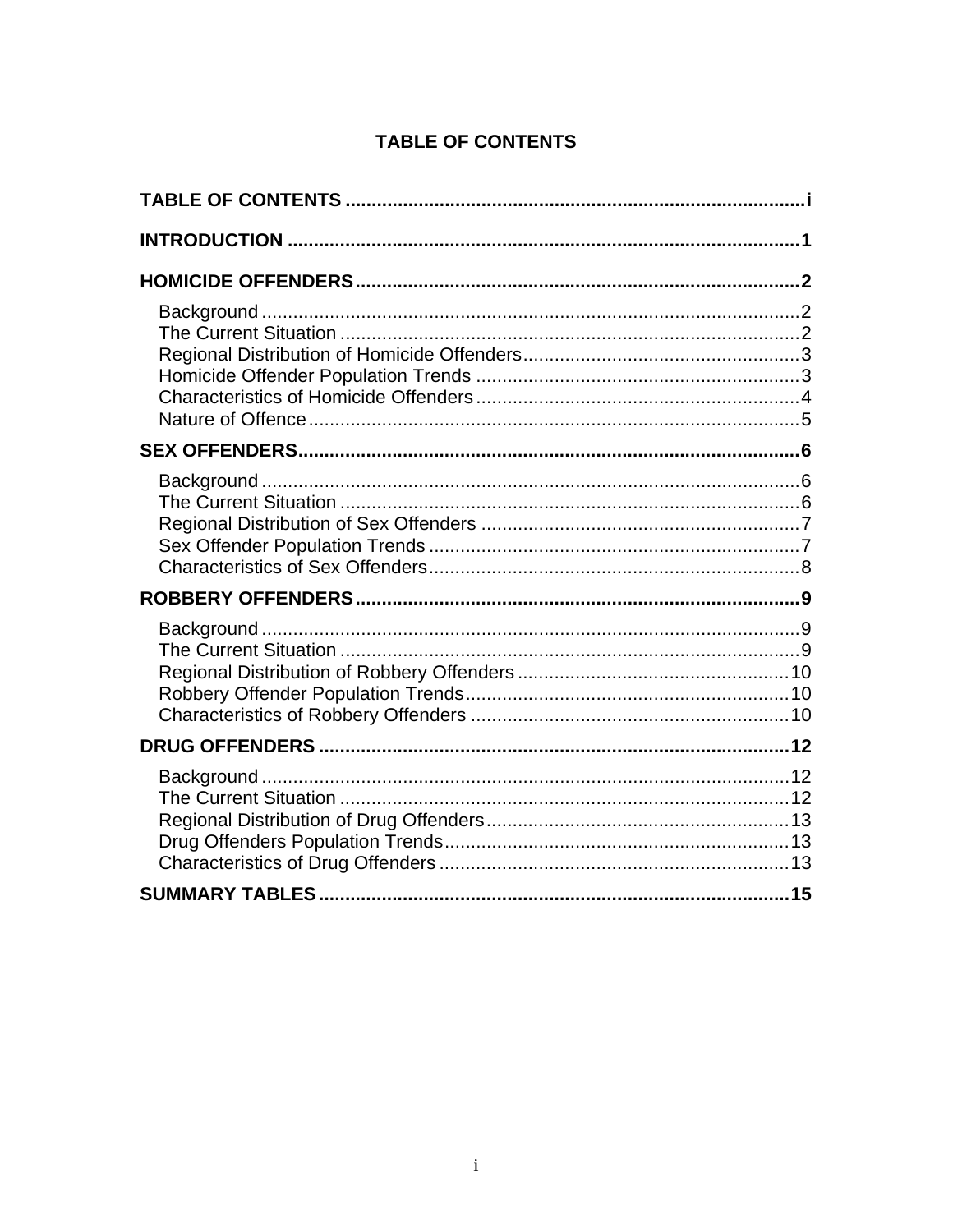### **INTRODUCTION**

<span id="page-3-0"></span>Sentence administration and demographic information on offenders under federal jurisdiction (those serving sentences of two years or longer) is routinely collected by the Correctional Service of Canada (CSC). In 1993, the CSC converted from the Offender Information System (O.I.S.) to the Offender Management System (O.M.S.). The Service had historically reported offender population statistics through quarterly publications and monthly snapshots using the Offender Population Profile System. Therefore, caution should be taken when comparing data derived from O.M.S. to data from previous years.

This report summarizes data gathered for a tenth time<sup>[1](#page-3-1)</sup> on homicide, sex, robbery and drug offenders in federal corrections. These end-of-2003 numbers reflect the prevalence or the number of offenders who have these types of crimes under federal jurisdiction. While the total number of offenders with these crimes is likely to be an underestimate, the statistical profiles generated in this report may be seen to provide general indicators of the extent and nature of these types of offenders. More specifically, distributions with respect to security level and release status as well as region are given. Comparisons are made with end-of-1994 figures to establish trends. Further, descriptive statistics in relation to gender, age, ethnicity and nature of offence are also provided.

Note: Selection criteria used to define the current federal offender population excluded the following O.M.S. Offender Current Status Table codes: deceased, on bail, sentence completed, suspended unlawfully at large, and suspended temporary detained.

 $\overline{a}$ 

<span id="page-3-1"></span><sup>1</sup> L.L. Motiuk and B. Vuong, Statistical Profiles of Homicide, Sex, Robbery and Drug Offenders in Federal Corrections: An End-of-2002 Review (Ottawa: Correctional Service Canada, 2003).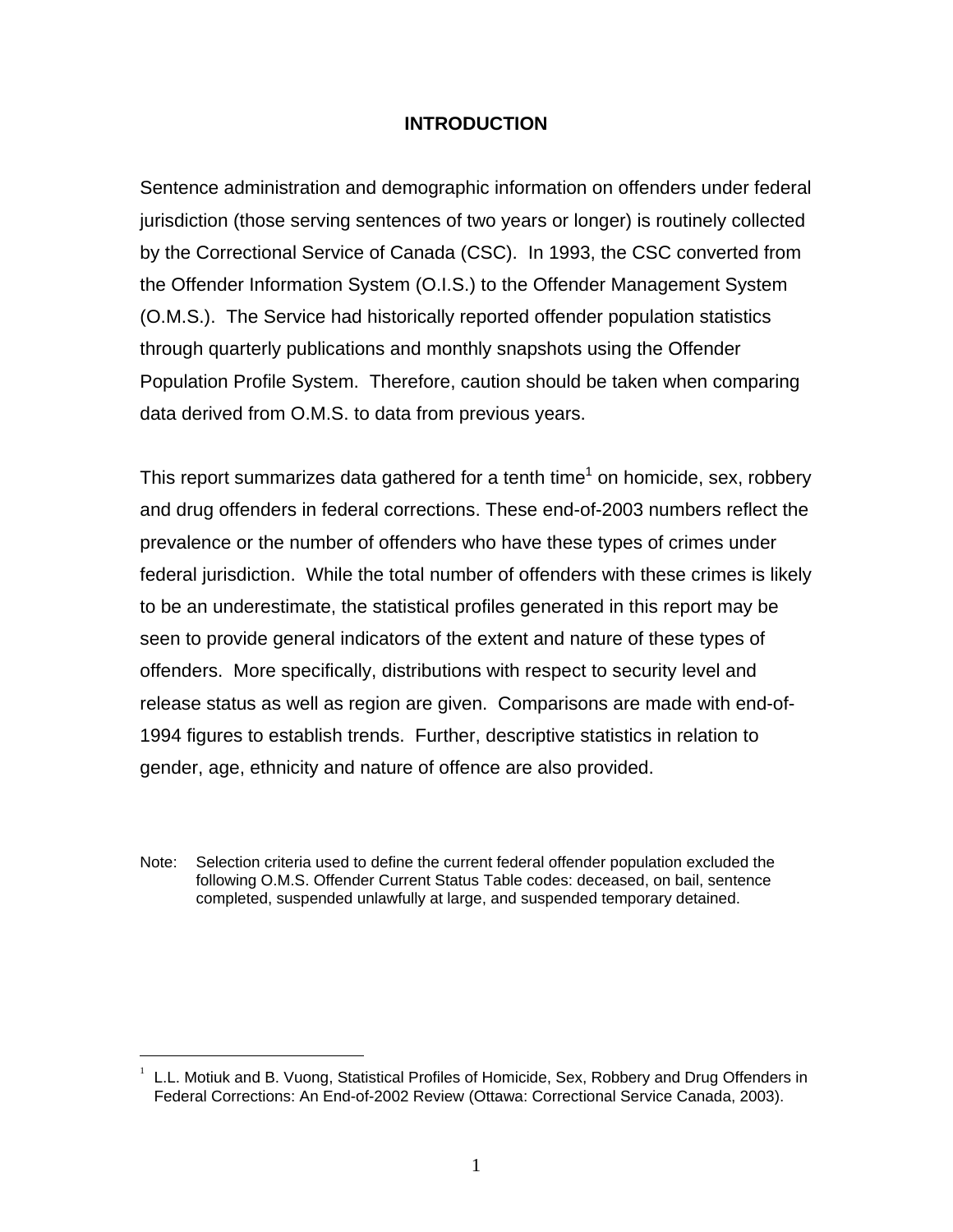## **HOMICIDE OFFENDERS**

## <span id="page-4-0"></span>*BACKGROUND*

In Canada, the crimes classified as homicide include first degree murder, second-degree murder, manslaughter and infanticide. Deaths caused by criminal negligence, suicide, accidental or justifiable homicides are not included.

Although homicides represent **less than 1%** of all violent crimes, criminal justice agencies have been collecting homicide statistics since 1961 to closely monitor the extent and trends of such offenses. In 2002, the homicide rate in Canada was 1.8 per 100,000.

The following is an end-of-2003 review of statistical information available on homicide offenders then under federal jurisdiction.

## *THE CURRENT SITUATION*

## **Total Homicide Population**

• On 31 December 2003, a review of CSC's offender management system yielded a total of **5,081** homicide offenders under federal jurisdiction and comprises almost **one-quarter (23.9%)** of the total federal offender population.

#### **Incarcerated Homicide Population**

- On 31 December 2003, there were **3,083** homicide offenders incarcerated in federal institutions and comprise more than **one-quarter (26.3%)** of the federal incarcerated population.
- About **832** of these federally incarcerated homicide offenders were in **maximum security** institutions, **1,688** were in **medium security** institutions, and **563** were in **minimum security** institutions. More specifically:
	- Minimum security: **18.3%** of all homicide offenders;
	- Medium security: **54.8%** of all homicide offenders; and
	- Maximum security: **27.0%** of all homicide offenders.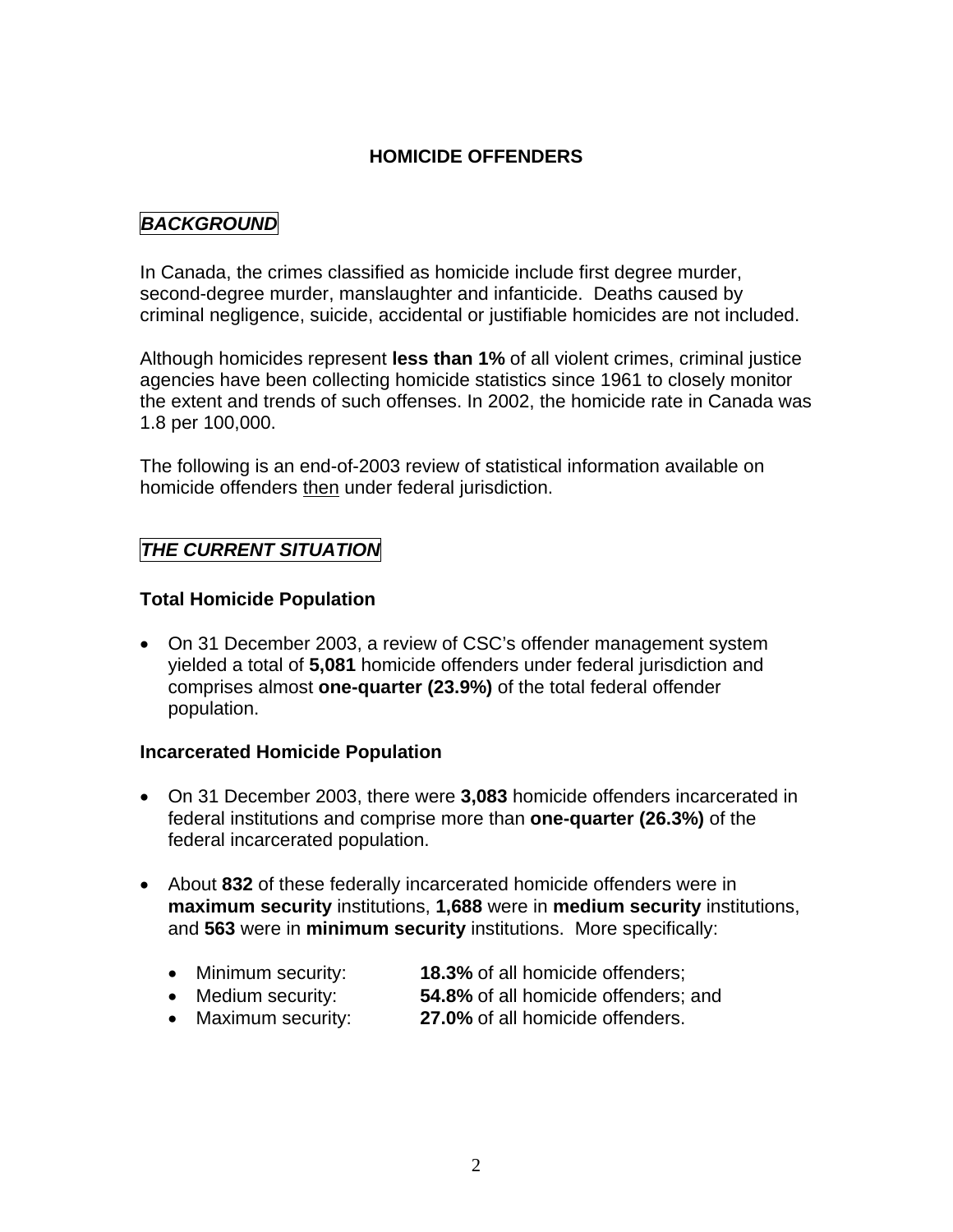## <span id="page-5-0"></span>**Conditional Release Homicide Population**

• On 31 December 2003, there were **1,998** homicide offenders on conditional release and comprises **20.9%** of the federal conditional release population.

More specifically:

- **303 or 15.2%** were on day parole;
- **1,503 or 75.2%** were on full parole; and
- **192 or 9.6%** were on statutory release

## *REGIONAL DISTRIBUTION OF HOMICIDE OFFENDERS*

- Regionally, the **Ontario** and **Quebec regions** have the **most** homicide offenders, each being responsible for slightly more than **one quarter** of the homicide offender population, respectively.
- In a comparison of the proportion of homicide offenders in each region with the proportion of general offenders, the **Pacific region** has **more** homicide offenders relative to their proportion of all federal offenders.
- More specifically:
	- Atlantic: **6.8%** of homicide offenders, and **9.1%** of all offenders (proportionately **fewer** homicide offenders);
	- Quebec: **26.2%** of homicide offenders, and **26.0%** of all offenders (proportionately **fewer** homicide offenders);
	- Ontario: **27.2%** of homicide offenders, and **27.2%** of all offenders (proportionately **same** homicide offenders);
	- Prairies: **19.7%** of homicide offenders, and **23.1%** of all offenders (proportionately **fewer** homicide offenders); and
	- Pacific: **19.7%** of homicide offenders, and **14.6%** of all offenders (proportionately **more** homicide offenders).

## *HOMICIDE OFFENDER POPULATION TRENDS*

• The end-of-2003 homicide offender population has increased relative to the end-of-1994 homicide offender population - particularly in federal institutions. Over a recent nine-year period (31 December 1994 to 31 December 2003) the **total homicide offender population** has **increased by 15.7%** the homicide offender population **in institutions** has **increased by 6.4%** and the homicide offender population under **community supervision** has **increased by 33.5%**.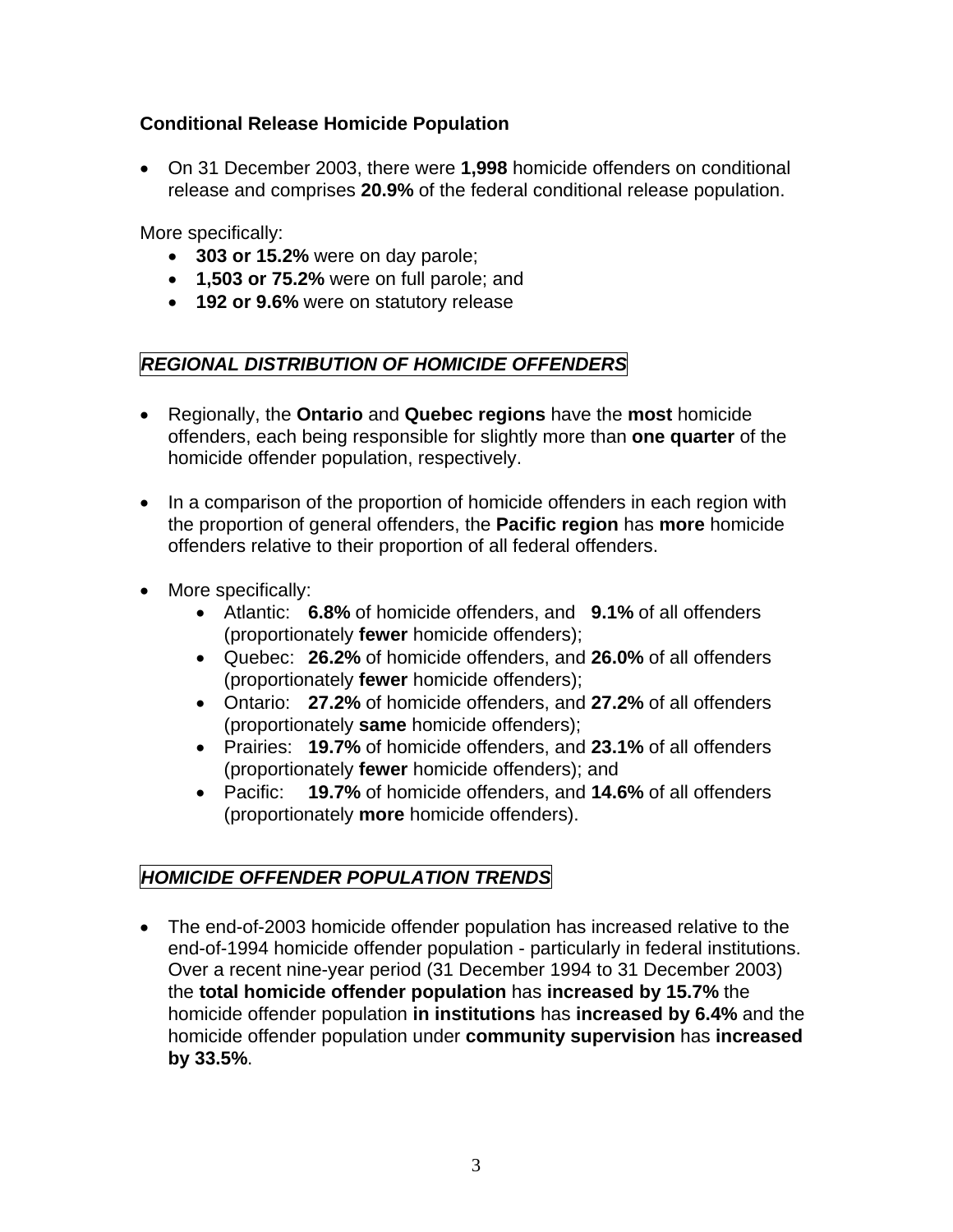# <span id="page-6-0"></span>*CHARACTERISTICS OF HOMICIDE OFFENDERS*

## **Gender**

• On 31 December 2003, a review of CSC's offender management system revealed that the **majority of homicide offenders** listed to date are **men (96.0%)**. There were **201 (4.0%)** cases of a **woman** offender for whom a homicide offence was listed.

## **Age**

- On 31 December 2003, the **average age** of homicide offenders under federal jurisdiction was **44 years old**. The oldest homicide offender was **90** years old and the youngest was **18** years old.
- The average age of homicide offenders at admission was **33** years old. The oldest homicide offender admitted was **81** years old and the youngest was **15** years old.

## **Ethnicity**

- On 31 December 2003, the **majority of homicide offenders (70.2%) were Caucasian**.
- In a comparison of the proportion of homicide offenders in each ethnic group with the proportion of general offenders, there was a **larger proportion** of **Caucasian and Native** homicide offenders relative to their proportion of all federal offenders. More specifically:
	- Caucasian: **70.2%** of homicide offenders, and **69.0%** of all offenders (proportionately **more** homicide offenders);
	- Native: **18.4%** of homicide offenders, and **15.4%** of all offenders (proportionately **more** homicide offenders);
	- Black: **4.8%** of homicide offenders, and **6.3%** of all offenders (proportionately **fewer** homicide offenders);
	- Asiatic: **1.9%** of homicide offenders, and **2.0%** of all offenders (proportionately **fewer** homicide offenders); and
	- Other: **4.7%** of homicide offenders, and **7.3%** of all offenders (proportionately **fewer** homicide offenders).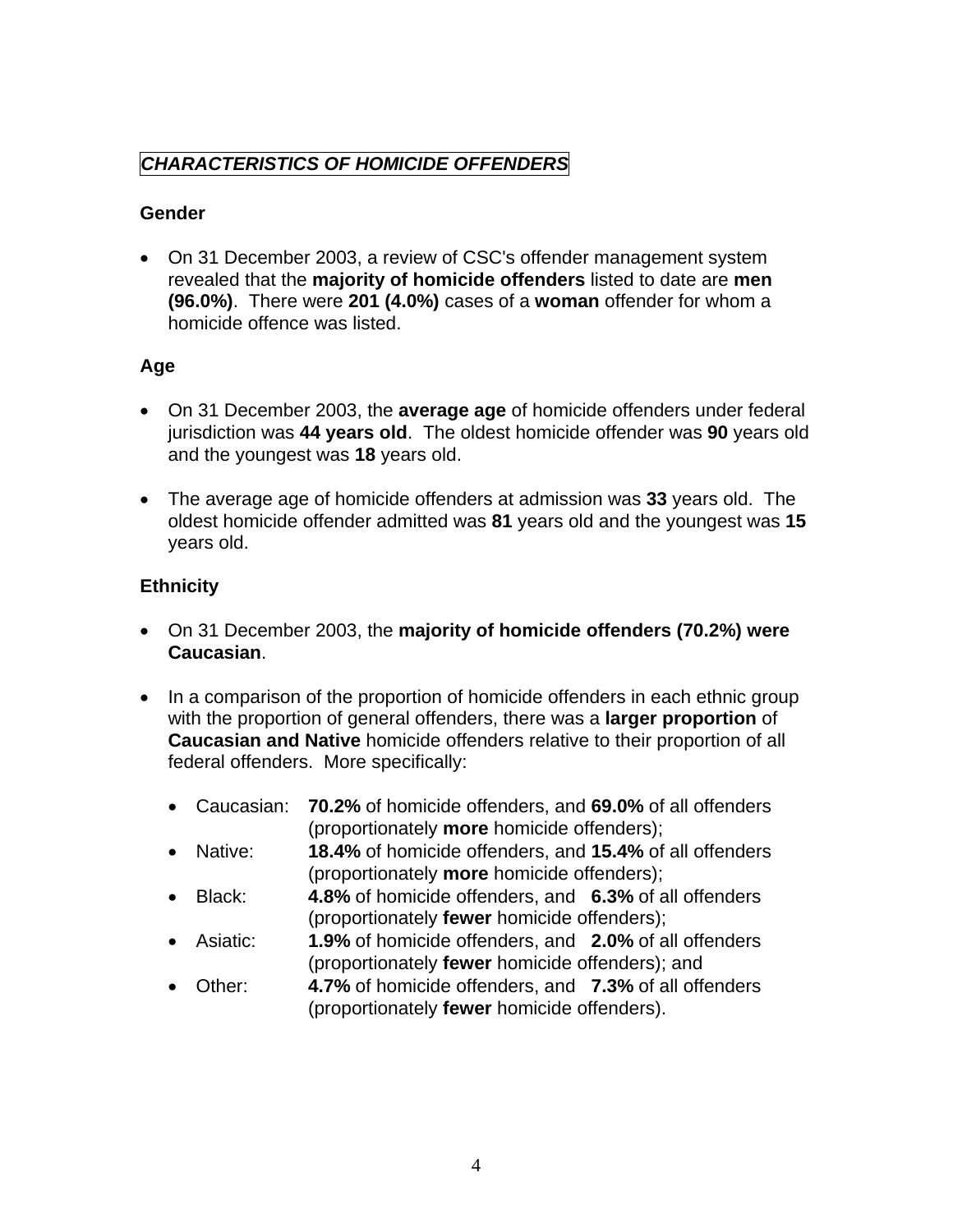# *NATURE OF OFFENCE*

- Categorizing homicide offenders by actual conviction, one finds the following:
	- **888** cases of first degree murder, and **17.5%** of all homicide offenders;
	- **2,980** cases of second degree murder, and **58.7%** of all homicide offenders;
	- **1,213** cases of manslaughter, and **23.8%** of all homicide offenders; and
	- **0** cases of infanticide, and **0.0%** of all homicide offenders.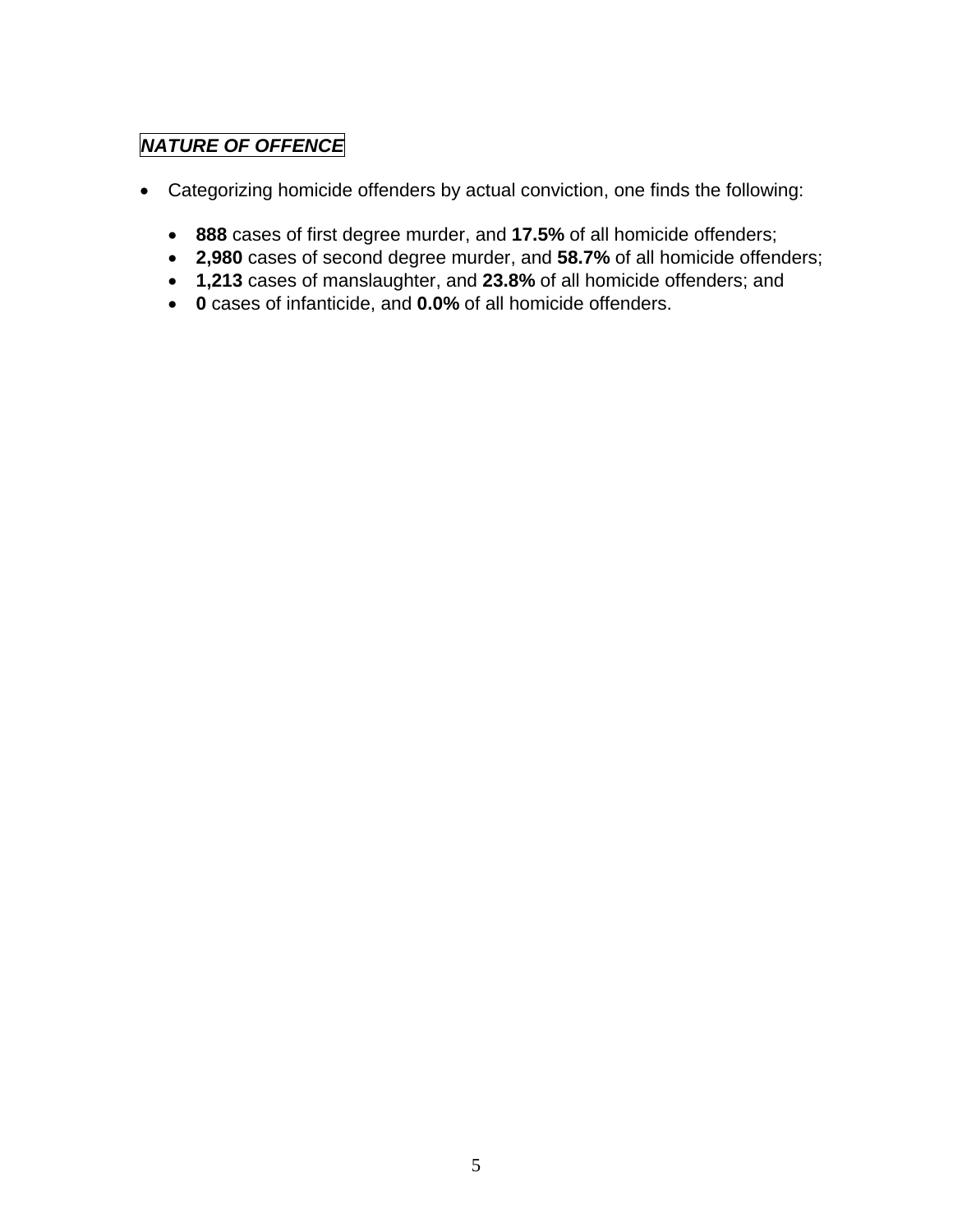## **SEX OFFENDERS**

## <span id="page-8-0"></span>*BACKGROUND*

The following is an end-of-2003 review of statistical information available on sex offenders then under federal jurisdiction.

## *THE CURRENT SITUATION*

#### **Total Sex Offender Population**

• On 31 December 2003, a review of CSC's offender management system yielded a total of **3,073** sex offenders under federal jurisdiction and comprise **(14.5%)** of the total federal offender population. However, these figures understate the actual number of sex offenders because current computer systems do not identify all previous convictions for a sex offence (e.g., provincial sentences); anyone who has committed a sexually-related offence; and anyone who has previously committed a sex offence but was never convicted. A National Sex Offender Census which was conducted in March 1991, identified all sex offenders. The census found about 85% of the sex offender population could be accounted for by the computer systems. *Therefore, using a correction factor (1.173), it is estimated that on 31 December 2003 there were actually 3,605 sex offenders under federal jurisdiction. This adjusted number comprises about 17% of the total federal offender population.*

#### **Incarcerated Sex Offender Population**

- On 31 December 2003, there were **2,043** sex offenders incarcerated in federal institutions and comprise nearly **one-sixth (17.5%)** of the federal incarcerated population. Using a correction factor, it is estimated that on 31 December 2003 there were actually **2,396** sex offenders in federal institutions. This adjusted number comprises **21.0%** of the total federal incarcerated population.
- About **436** of these federally incarcerated sex offenders were in **maximum security** institutions, **1,314** were in **medium security** institutions, and **286** were in **minimum security** institutions. More specifically:
	- Minimum security: **14.1%** of all sex offenders;
	- Medium security: **64.5%** of all sex offenders; and
	- Maximum security: **21.4%** of all sex offenders.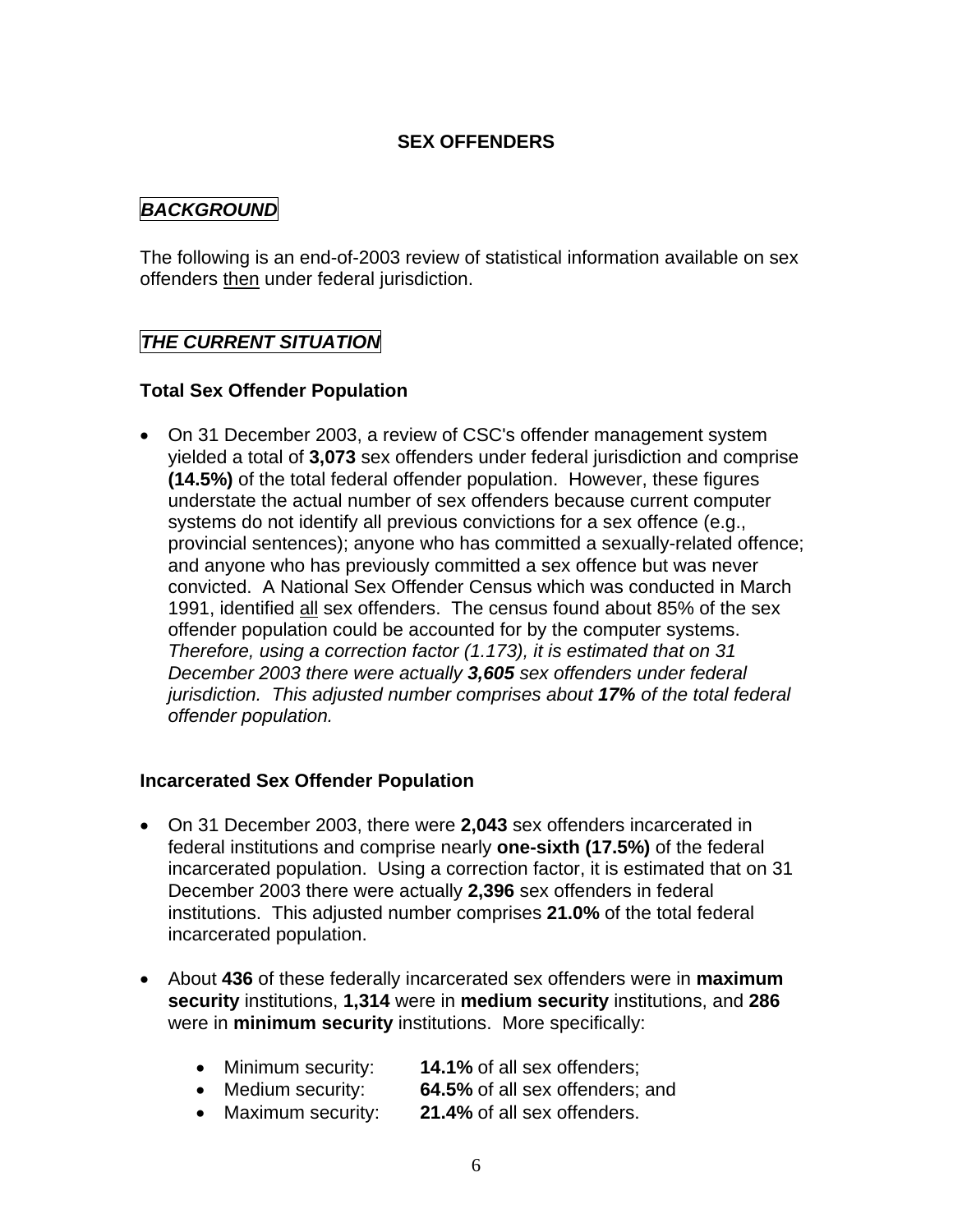## <span id="page-9-0"></span>**Conditional Release Sex Offender Population**

• On 31 December 2003, there were **1,029** sex offenders on conditional release and comprises **10.8%** of the federal conditional release population. *Using a correction factor, it is estimated that on 31 December 2003 there were actually 1,207 sex offenders under community supervision. This adjusted number comprises about 12.6% of the total federal conditional release population.*

More specifically:

- **129 or 12.5%** were on day parole;
- **302 or 29.4%** were on full parole; and
- **598 or 58.1%** were on statutory release.

# *REGIONAL DISTRIBUTION OF SEX OFFENDERS*

- Regionally, the **Prairies** and **Ontario regions** have the **most** sex offenders, each being responsible for roughly **one-quarter** of the sex offender population, respectively.
- In a comparison of the proportion of sex offenders in each region with the proportion of all federal offenders, the **Atlantic and Prairies regions** have **more** sex offenders relative to their proportion of all federal offenders.
- More specifically:
	- Atlantic: **10.1%** of sex offenders, and **9.1%** of all offenders (proportionately **more** sex offenders);
	- Quebec: **21.6%** of sex offenders, and **26.0%** of all offenders (proportionately **fewer** sex offenders);
	- Ontario: **26.8%** of sex offenders, and **27.2%** of all offenders (proportionately **fewer** sex offenders);
	- Prairies: **27.2%** of sex offenders, and **23.1%** of all offenders (proportionately **more** sex offenders); and
	- Pacific: **14.3%** of sex offenders, and **14.6%** of all offenders (proportionately **fewer** sex offenders).

# *SEX OFFENDER POPULATION TRENDS*

• The end-of-2003 sex offender population has decreased relative to the endof-1994 sex offender population - particularly on conditional release. Over a recent nine-year period (31 December 1994 to 31 December 2003) the **total sex offender population** has **decreased by 18.0%**, the sex offender population **in institutions** has **decreased by 24.0%** and the sex offender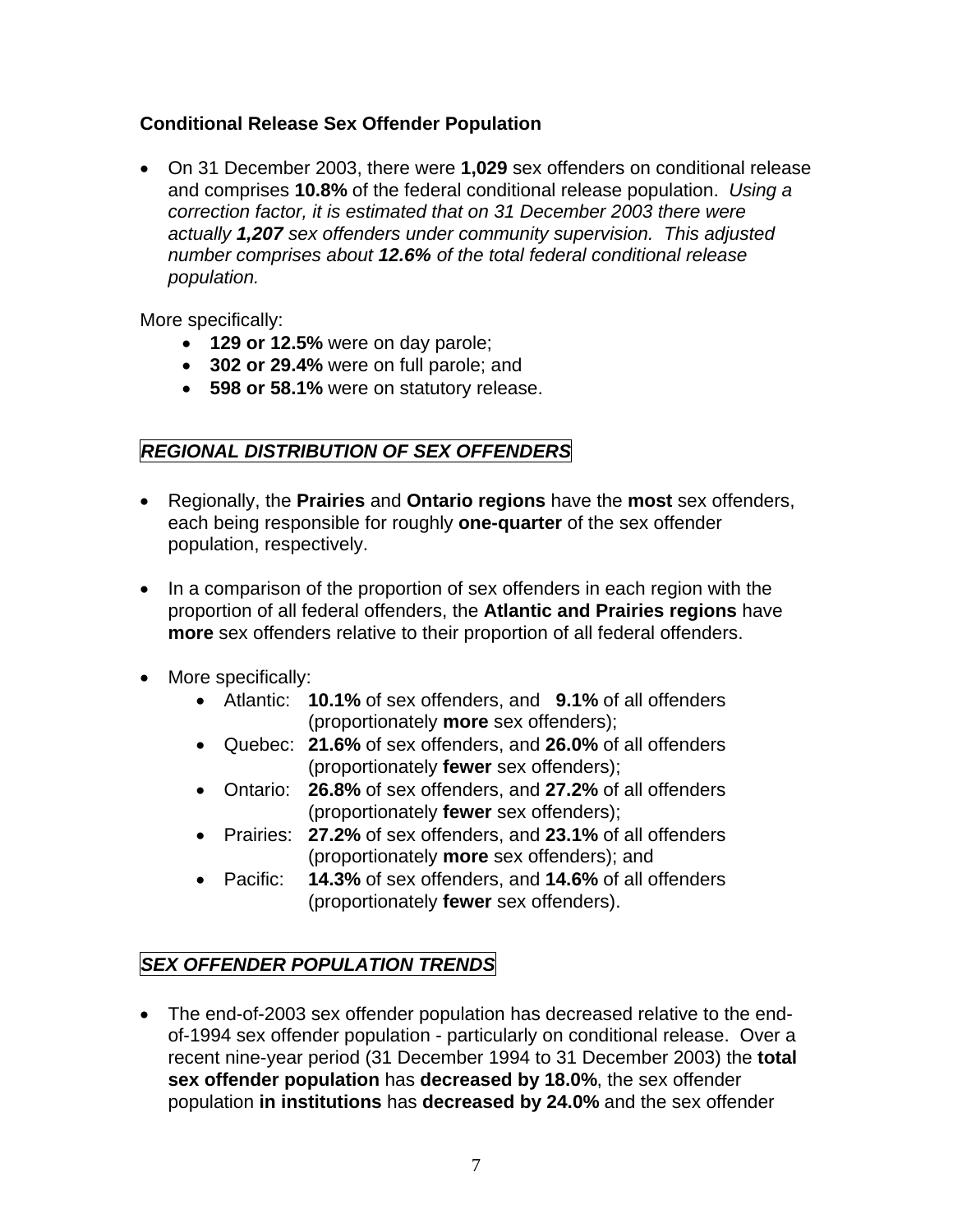<span id="page-10-0"></span>population under **community supervision** has **increased by 1.4%**.

# *CHARACTERISTICS OF SEX OFFENDERS*

## **Gender**

• On 31 December 2003, a review of CSC's offender management system revealed that the **majority of sex offenders** listed to date are **men (99.7%)**. There were **10 (0.3%)** cases of a **woman** offender for whom a sex offence was listed.

## **Age**

- On 31 December 2003, the **average age** of sex offenders under federal jurisdiction was **44 years old**. The oldest sex offender was **102** years old and the youngest was **18** years old.
- The average age of sex offenders at admission was **40** years old. The oldest sex offender admitted was **82** years old and the youngest was **15** years old.

## **Ethnicity**

- On 31 December 2003, the **majority of sex offenders (68.9%) were Caucasian**.
- In a comparison of the proportion of sex offenders in each ethnic group with the proportion of general offenders, there was somewhat of a **larger proportion** of **Native sex offenders** relative to their proportion of all federal offenders. More specifically:
	- Caucasian: **68.9%** of sex offenders, and **69.8%** of all offenders (proportionately **fewer** sex offenders);
	- Native: **21.9%** of sex offenders, and **15.6%** of all offenders (proportionately **more** sex offenders);
	- Black: **5.1%** of sex offenders, and **6.4%** of all offenders (proportionately **fewer** sex offenders);
	- Asiatic: **0.3%** of sex offenders, and **1.0%** of all offenders (proportionately **fewer** sex offenders); and
	- Other: **3.9%** of sex offenders, and **7.2%** of all offenders (proportionately **fewer** sex offenders).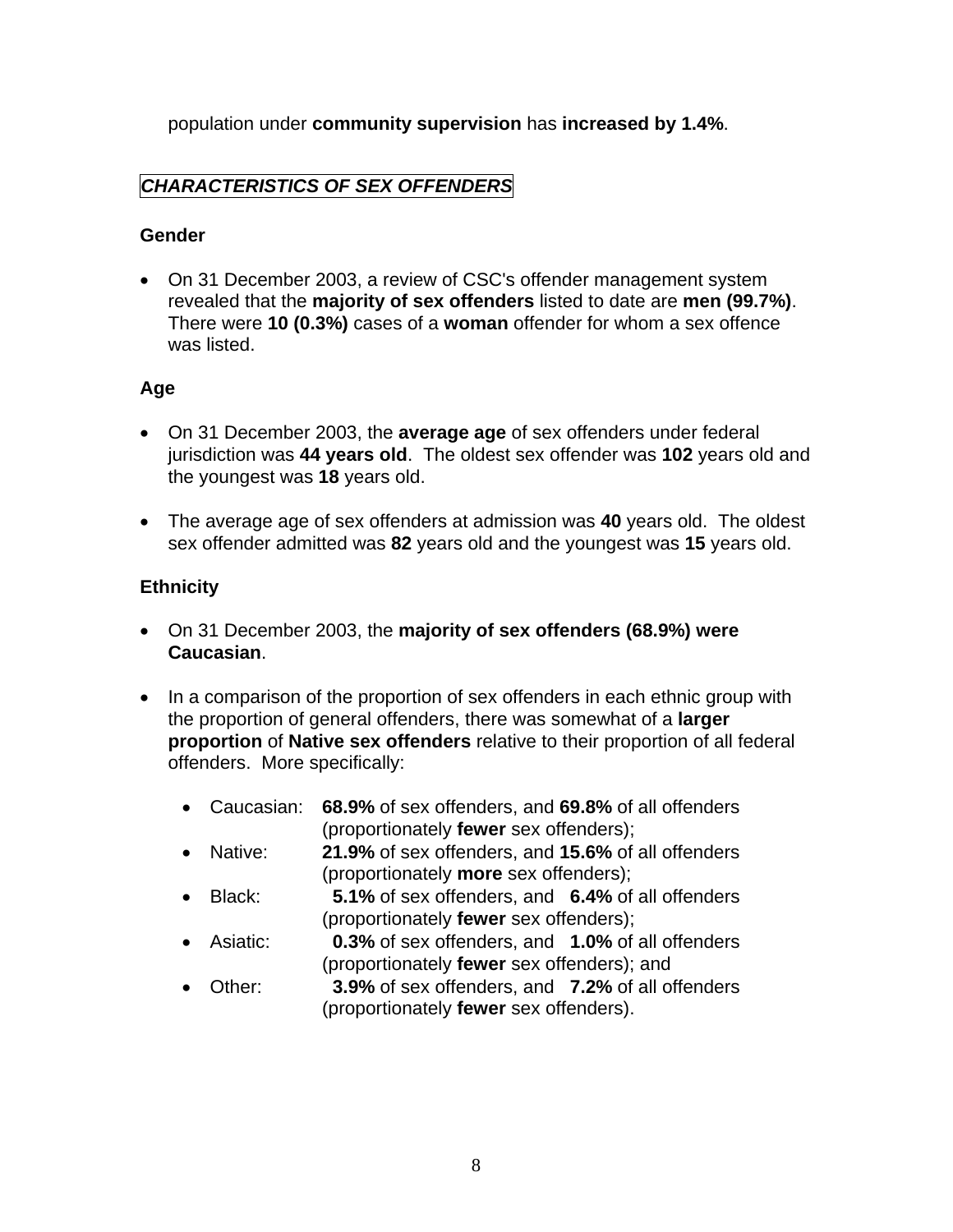## **ROBBERY OFFENDERS**

## <span id="page-11-0"></span>*BACKGROUND*

In Canada, the crimes classified as robbery include: armed robbery and robbery with violence, threats or use of a weapon. Break and enter with intent to commit robbery is not included.

Although robberies represent less than **10%** of all violent crimes, criminal justice agencies regularly collect robbery statistics to monitor the extent and trends of these offenses.

The following is an end-of-2003 review of the statistical information available on robbery offenders then under federal jurisdiction.

## *THE CURRENT SITUATION*

#### **Total Robbery Population**

• On 31 December 2003, a review of CSC's offender management system yielded a total of **6,575** robbery offenders under federal jurisdiction and comprise **almost one-third (31.0%)** of the total federal offender population.

#### **Incarcerated Robbery Population**

- On 31 December 2003, there were **4,141** robbery offenders incarcerated in federal institutions and comprise **more than one-third (35.5%)** of the total federal incarcerated population.
- About **1,050** of these federally incarcerated robbery offenders were in **maximum security** institutions, **2,646** were in **medium security** institutions, and **434** were in **minimum security** institutions. More specifically:
	- Minimum security: **10.5%** of all robbery offenders;
	- Medium security: **64.1%** of all robbery offenders; and
	- Maximum security: **25.4%** of all robbery offenders.

#### **Conditional Release Robbery Population**

• On 31 December 2003, there were **2,434** robbery offenders on conditional release and comprises **25.5%** of the total federal conditional release population.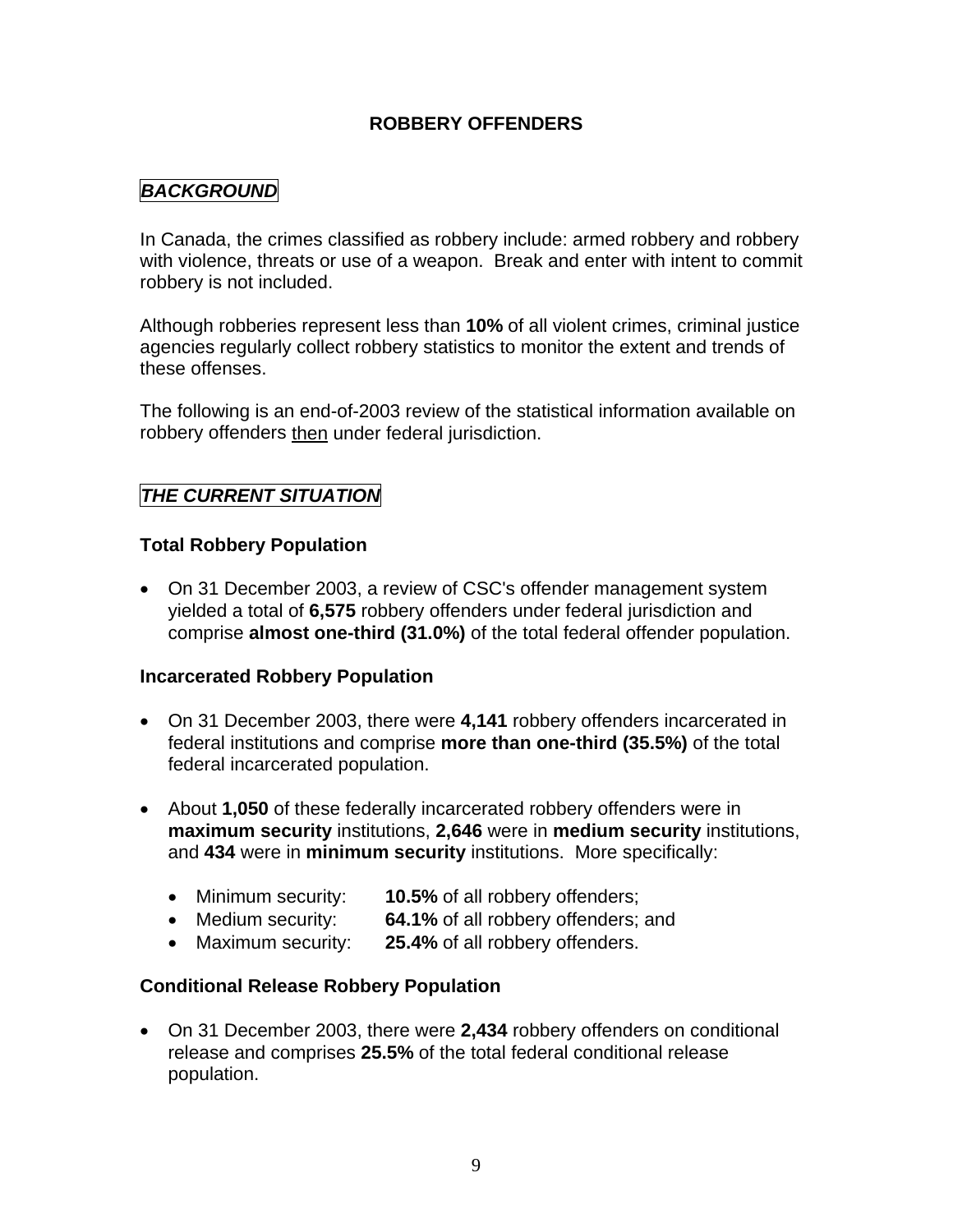<span id="page-12-0"></span>More specifically:

- • **373 or 15.3%** were on day parole;
- • **613 or 25.2%** were on full parole; and
- **1,448 or 59.5%** were on statutory release.

# *REGIONAL DISTRIBUTION OF ROBBERY OFFENDERS*

- Regionally, the **Quebec** and **Ontario regions** have the **most** robbery offenders, each being responsible for **slightly less than one-third and onequarter** of the robbery offender population, respectively.
- In a comparison of the proportion of robbery offenders in each region with the proportion of general offenders, the **Quebec region** has **more** robbery offenders relative to their proportion of all federal offenders.

More specifically:

- Atlantic: **8.8%** of robbery offenders, and **9.1%** of all offenders (proportionately **fewer** robbery offenders);
- Quebec: **31.9%** of robbery offenders, and **26.0%** of all offenders (proportionately **more** robbery offenders);
- Ontario: **23.2%** of robbery offenders, and **27.2%** of all offenders (proportionately **fewer** robbery offenders);
- Prairies: **21.8%** of robbery offenders, and **23.1%** of all offenders (proportionately **fewer** robbery offenders); and
- Pacific: **14.3%** of robbery offenders, and **14.6%** of all offenders (about the same proportion).

# *ROBBERY OFFENDER POPULATION TRENDS*

• The end-of-2003 robbery offender population has declined relative to the endof-1994 robbery offender population - particularly in federal institutions. Over a recent nine-year period (31 December 1994 to 31 December 2003) the **total robbery offender population** has **decreased by 14.2%**, the robbery offender population **in institutions** has **decreased by 11.2%** and the robbery offender population under **community supervision** has **decreased by 5.8%**.

# *CHARACTERISTICS OF ROBBERY OFFENDERS*

## **Gender**

• On 31 December 2003, a review of CSC's offender management system revealed that the **majority of robbery offenders** listed to date are **men**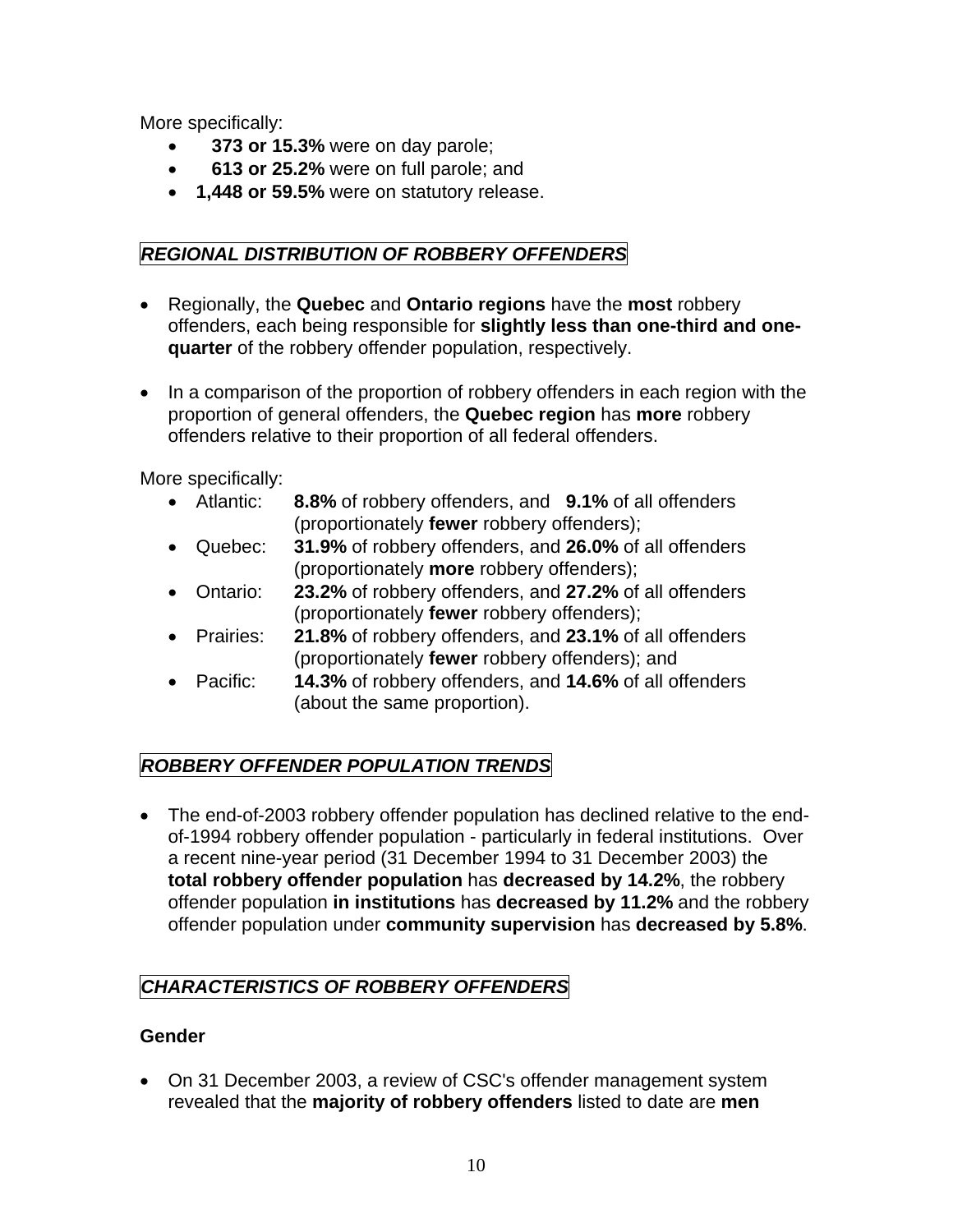**(97.7%)**. There were **149 (2.3%)** cases of a **woman** offender for whom a robbery offence was listed.

## **Age**

- On 31 December 2003, the **average age** of robbery offenders under federal jurisdiction was **37 years old**. The oldest robbery offender was **87** years old and the youngest was **18** years old.
- The average age of robbery offenders at admission was about **33** years old. The oldest robbery offender admitted was **75** years old and the youngest was **16** years old.

## **Ethnicity**

- On 31 December 2003, the **majority of robbery offenders (72.2%) were Caucasian**.
- In a comparison of the proportion of robbery offenders in each ethnic group with the proportion of general offenders, there were a **larger proportion** of **Caucasian, Native and Black robbery offenders** relative to their proportion of all federal offenders. More specifically:
	- Caucasian: **72.2%** of robbery offenders, and **69.8%** of all offenders (proportionately **more** robbery offenders);
	- Native: **15.9%** of robbery offenders, and **15.6%** of all offenders (proportionately **more** robbery offenders);
	- Black: **6.7%** of robbery offenders, and **6.4%** of all offenders (proportionately **more** robbery offenders);
	- Asiatic: **0.3%** of robbery offenders, and **1.0%** of all offenders (proportionately **fewer** robbery offenders); and
	- Other: **4.8%** of robbery offenders, and **7.2%** of all offenders (proportionately **fewer** robbery offenders).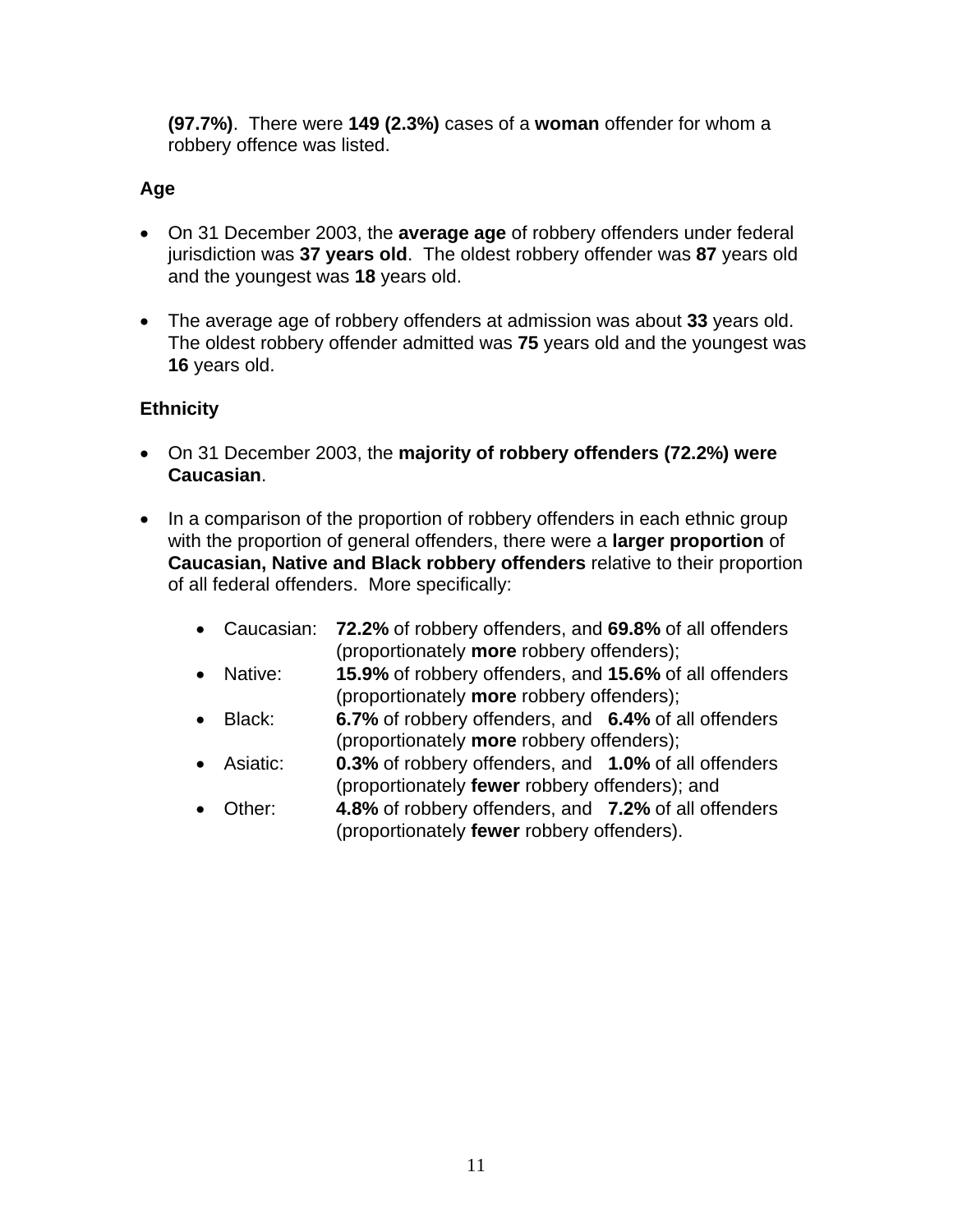## **DRUG OFFENDERS**

## <span id="page-14-0"></span>*BACKGROUND*

In Canada, the crimes classified as drug offenses include those under the Food and Drug Act (FDA) and the Narcotics Control Act (NCA).

The following is an end-of-2003 review of statistical information available on drug offenders then under federal jurisdiction.

## *THE CURRENT SITUATION*

#### **Total Drug Offender Population**

• On 31 December 2003, a review of CSC's offender management system yielded a total of **5,504** drug offenders under federal jurisdiction and comprise **one-quarter (25.9%)** of the total federal offender population.

#### **Incarcerated Drug Offender Population**

- On 31 December 2003, there were **2,539** drug offenders incarcerated in federal institutions and comprise **one-fifth (21.8%)** of the federal incarcerated population.
- About **650** of these federally incarcerated drug offenders were in **maximum security** institutions, **1,474** were in **medium security** institutions, and **412** were in **minimum security** institutions. More specifically:
	- Minimum security: **16.2%** of all drug offenders;
	- Medium security: **58.1%** of all drug offenders; and
	- Maximum security: **25.7%** of all drug offenders.

#### **Conditional Release Drug Offender Population**

• On 31 December 2003, there were **2,965** drug offenders on conditional release and comprise **31.0%** of the federal conditional release population.

More specifically:

- • **406 or 13.7%** were on day parole;
- **1,495 or 50.4%** were on full parole; and
- **1,064 or 35.9%** were on statutory release.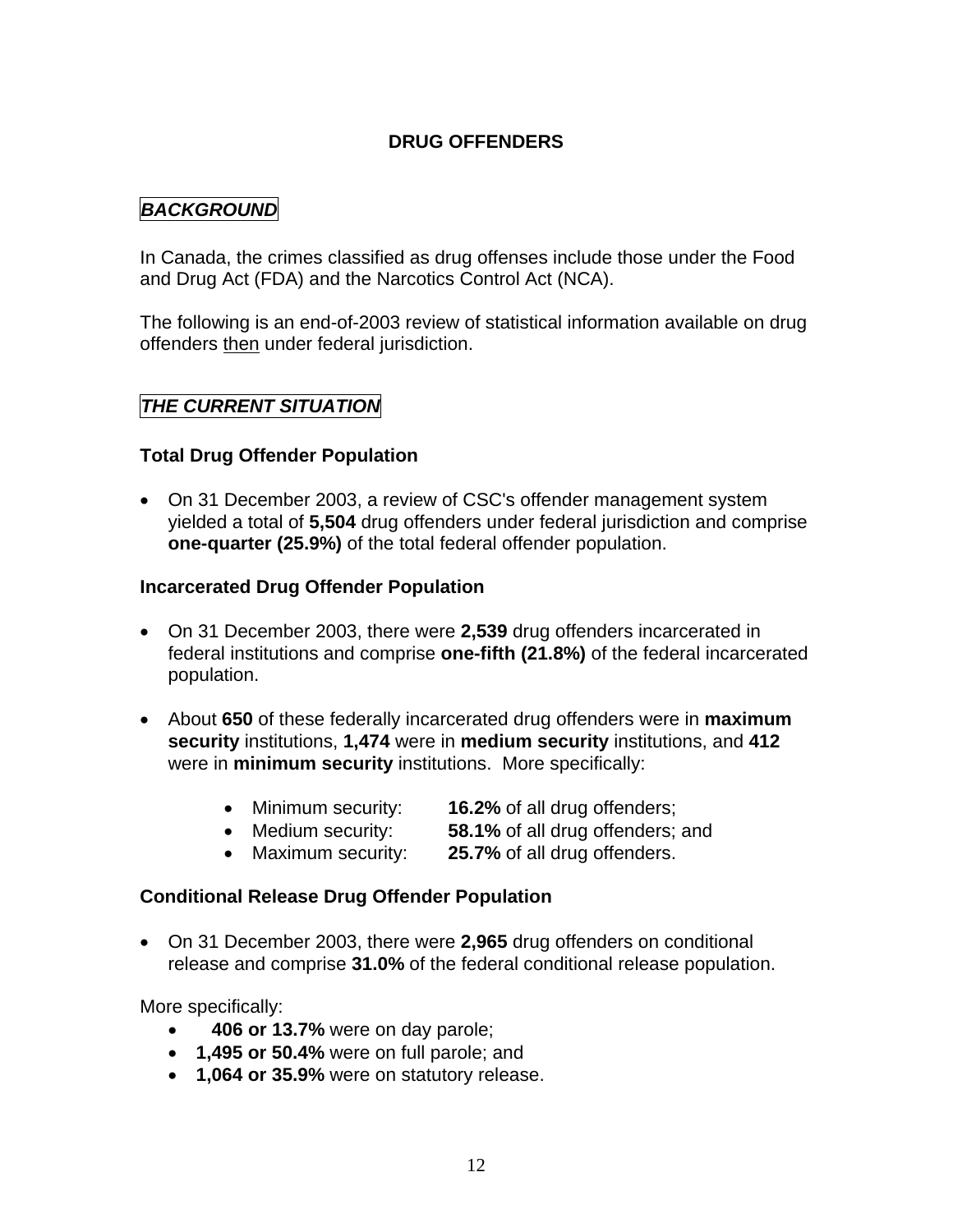# <span id="page-15-0"></span>*REGIONAL DISTRIBUTION OF DRUG OFFENDERS*

- Regionally, the **Quebec** and **Ontario regions** have the **most** drug offenders, each being responsible for slightly more than **one-third and one-quarter** of the drug offender population, respectively.
- In a comparison of the proportion of drug offenders in each region with the proportion of general offenders, the **Quebec region** has **more** drug offenders relative to their proportion of all federal offenders.

More specifically:

- Atlantic: **8.7%** of drug offenders, and **9.1%** of all offenders (proportionately **fewer** drug offenders);
- Quebec: **34.9%** of drug offenders, and **26.0%** of all offenders (proportionately **more** drug offenders);
- Ontario: **24.3%** of drug offenders, and **27.2%** of all offenders (about the same proportion);
- Prairies: **21.6%** of drug offenders, and **23.1%** of all offenders (proportionately **fewer** drug offenders);
- Pacific: **10.5%** of drug offenders, and **14.6%** of all offenders (proportionately **fewer** drug offenders).

# *DRUG OFFENDER POPULATION TRENDS*

• The end-of-2003 drug offender population has grown relative to the end-of-1994 drug offender population - particularly on conditional release. Over a recent nine-year period (31 December 1994 to 31 December 2003) the **total drug offender population** has **increased by 7.6%**, the drug offender population **in institutions** has **remained the same** and the drug offender population under **community supervision** has **increased by 15.0%**.

## *CHARACTERISTICS OF DRUG OFFENDERS*

## **Gender**

• On 31 December 2003, a review of CSC's offender management system revealed that the **majority of drug offenders** listed to date are **men (94.6%)**. There were **294 (5.3%)** cases of a **woman** offender for whom a drug offence was listed.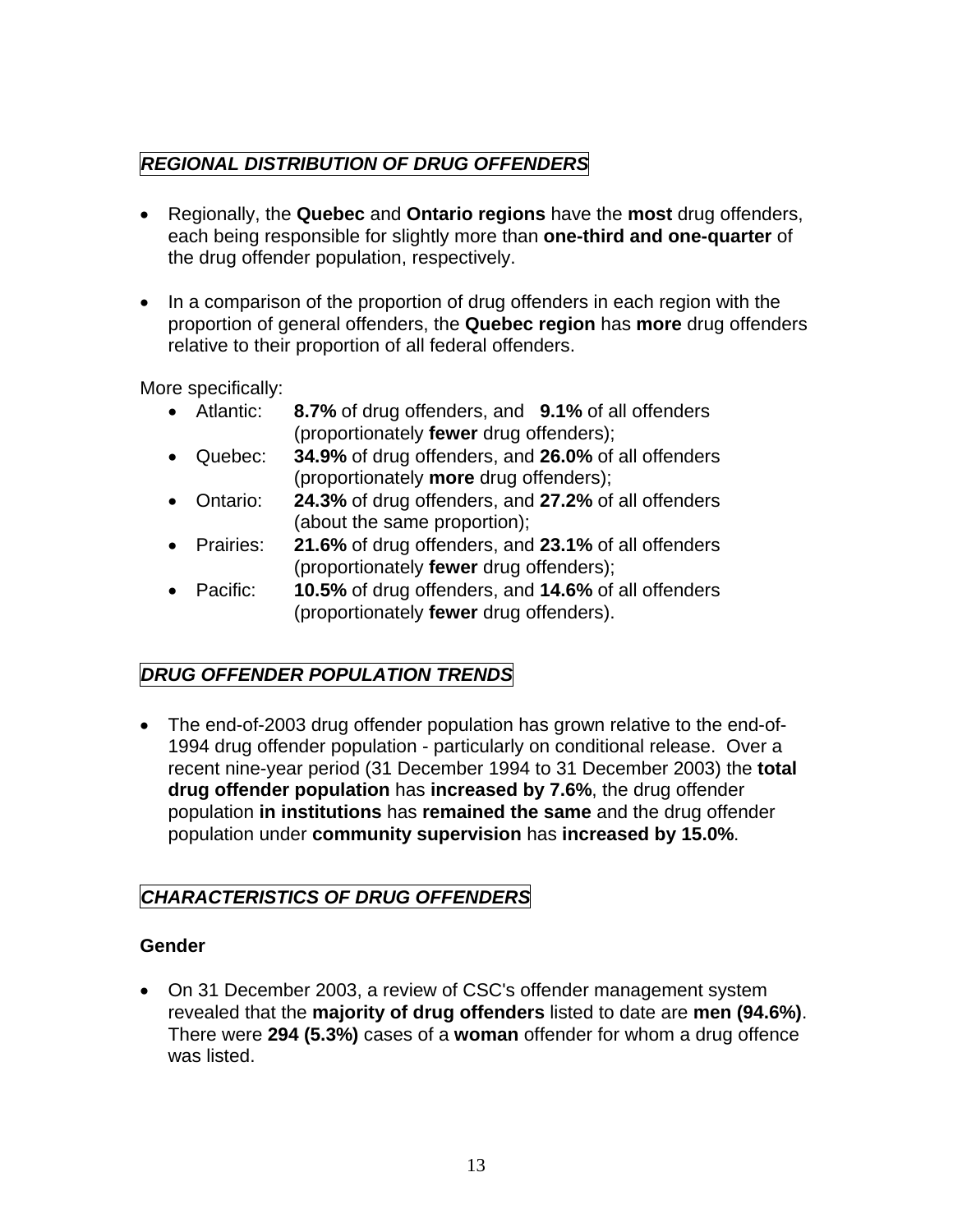## **Age**

- On 31 December 2003, the **average age** of drug offenders under federal jurisdiction was **38 years old**. The oldest drug offender was **85** years old and the youngest was **19** years old.
- The average age of drug offenders at admission was about **35** years old. The oldest drug offender admitted was **80** years old and the youngest was **18** years old.

## **Ethnicity**

- On 31 December 2003, the **majority of drug offenders (68.7%) were Caucasian**.
- In a comparison of the proportion of drug offenders in each ethnic group with the proportion of general offenders, there was somewhat of a **larger proportion** of **Black and Asiatic** drug offenders relative to their proportions of all federal offenders. More specifically:
	- Caucasian: **68.7%** of drug offenders, and **69.0%** of all offenders (proportionately **fewer** drug offenders);
	- Native: **8.8%** of drug offenders, and **15.4%** of all offenders (proportionately **fewer** drug offenders);
	- Black: **8.9%** of drug offenders, and **6.3%** of all offenders (proportionately **more** drug offenders);
	- Asiatic: **3.2%** of drug offenders, and **2.0%** of all offenders (proportionately **more** drug offenders); and
	- Other: **10.4%** of drug offenders, and **7.3%** of all offenders (proportionately **more** drug offenders).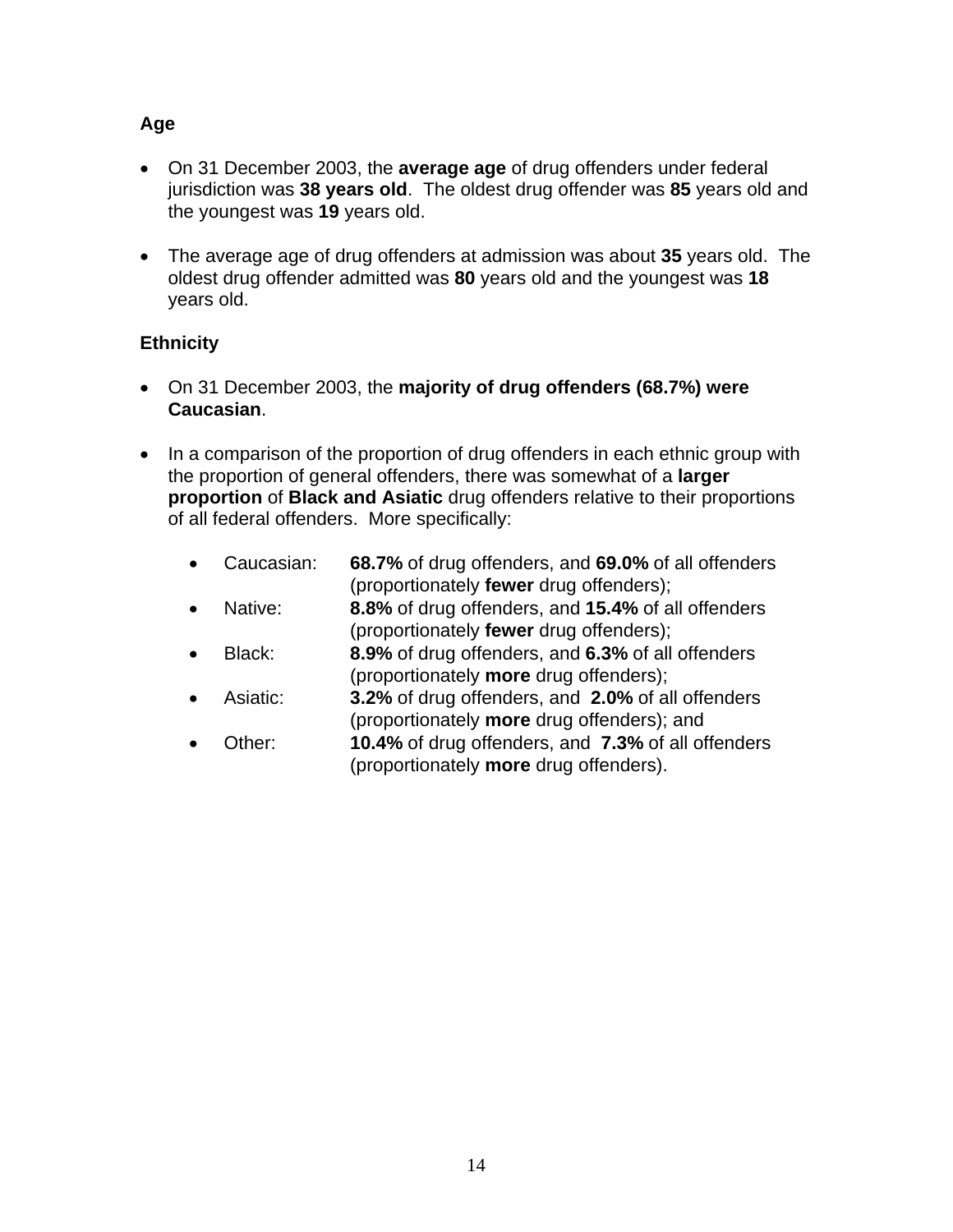#### **SUMMARY TABLES**

<span id="page-17-0"></span>

|                  |              |                |                  | <b>CUSTODY</b>                     | <b>COMMUNITY</b>                   |  |
|------------------|--------------|----------------|------------------|------------------------------------|------------------------------------|--|
|                  | <b>YEAR</b>  | #              | $(\%)$           | (%)<br>#                           | #<br>(%)                           |  |
| <b>HOMICIDE:</b> | 1994         | 4,393          | (20.0)           | 2,896<br>(65.9)                    | 1,497<br>(34.1)                    |  |
|                  | 1995         | 4,318          | (18.9)           | 2,784<br>(64.5)                    | 1,534<br>(35.5)                    |  |
|                  | 1996         | 4,553          | (20.1)           | 3,002<br>(65.9)                    | 1,551<br>(34.1)                    |  |
|                  | 1997         | 4,771          | (21.5)           | 3,122<br>(65.4)                    | 1,649<br>(34.6)                    |  |
|                  | 1998         | 4,695          | (21.9)           | 2,992<br>(63.7)                    | 1,703<br>(36.3)                    |  |
|                  | 1999         | 4,814          | (21.9)           | 2,998<br>(62.3)                    | 1,816<br>(37.7)                    |  |
|                  | 2000         | 4,881          | (22.2)           | 3,025<br>(62.0)                    | 1,856<br>(38.0)                    |  |
|                  | 2001         | 5,036          | (23.1)           | 3,124<br>(62.0)                    | 1,912<br>(38.0)                    |  |
|                  | 2002         | 5,010          | (23.5)           | 3,055<br>(61.0)                    | 1,955<br>(39.0)                    |  |
|                  | 2003         | 5,081          | (23.9)           | 3,083<br>(60.7)                    | 1,998<br>(39.3)                    |  |
| SEX:             | 1994         | 3,748          | (16.9)           | 2,703<br>(72.1)                    | (27.9)<br>1,045                    |  |
|                  | 1995         | 3,875          | (17.0)           | 2,766<br>(71.3)                    | 1,109<br>(28.7)                    |  |
|                  | 1996         | 4,041          | (17.9)           | 2,974<br>(73.6)                    | 1,067<br>(26.4)                    |  |
|                  | 1997         | 3,914          | (17.6)           | 2,771<br>(70.8)                    | 1,143<br>(29.2)                    |  |
|                  | 1998         | 3,676          | (17.1)           | (66.1)<br>2,433                    | 1,243<br>(33.9)                    |  |
|                  | 1999         | 3,564          | (16.2)           | 2,307<br>(64.7)                    | 1,257<br>(35.5)                    |  |
|                  | 2000         | 3,428          | (15.6)           | (66.2)<br>2,269                    | (33.8)<br>1,159                    |  |
|                  | 2001         | 3,303          | (15.2)           | 2,254<br>(68.2)                    | 1,049<br>(31.8)                    |  |
|                  | 2002         | 3,202          | (15.0)           | 2,155<br>(67.3)                    | 1,047<br>(32.7)                    |  |
|                  | 2003         | 3,073          | (14.5)           | 2,043<br>(66.5)                    | 1,030<br>(33.5)                    |  |
| <b>ROBBERY:</b>  | 1994         | 7,408          | (33.5)           | 4,824<br>(65.1)                    | 2,584<br>(34.9)                    |  |
|                  | 1995         | 7,199          | (31.6)           | 4,606<br>(63.9)                    | 2,593<br>(36.1)                    |  |
|                  | 1996         | 7,418          | (32.8)           | 4,902<br>(66.1)                    | 2,516<br>(33.9)                    |  |
|                  | 1997         | 7,136          | (32.1)           | 4,737<br>(66.4)                    | 2,399<br>(33.6)                    |  |
|                  | 1998         | 6,850          | (31.9)           | 4,190<br>(61.2)                    | 2,660<br>(38.8)                    |  |
|                  | 1999         | 6,911          | (31.4)           | 4,322<br>(62.5)                    | 2,589<br>(37.5)                    |  |
|                  | 2000<br>2001 | 6,882          | (31.3)           | 4,295<br>(62.4)                    | 2,587<br>(37.6)                    |  |
|                  | 2002         | 6,810<br>6,590 | (31.3)<br>(37.3) | 4,322<br>(63.5)<br>4,133<br>(62.7) | 2,488<br>(36.5)<br>2,457<br>(37.3) |  |
|                  | 2003         | 6,575          | (31.0)           | 4,141<br>(63.0)                    | 2,434<br>(37.0)                    |  |
| <b>DRUG:</b>     | 1994         | 5,117          | (23.1)           | 2,540<br>(49.6)                    | 2,577<br>(50.4)                    |  |
|                  | 1995         | 5,310          | (23.3)           | 2,590<br>(48.8)                    | 2,720<br>(51.2)                    |  |
|                  | 1996         | 5,615          | (24.8)           | 2,899<br>(51.6)                    | 2,716<br>(48.4)                    |  |
|                  | 1997         | 5,515          | (24.8)           | 2,659<br>(48.2)                    | 2,856<br>(51.8)                    |  |
|                  | 1998         | 5,437          | (25.3)           | 2,398<br>(44.1)                    | 3,039<br>(55.9)                    |  |
|                  | 1999         | 5,760          | (26.2)           | 2,574<br>(44.7)                    | 3,186<br>(55.3)                    |  |
|                  | 2000         | 5,779          | (26.3)           | 2,548<br>(44.7)                    | 3,231<br>(55.3)                    |  |
|                  | 2001         | 5,761          | (26.5)           | 2,668<br>(46.3)                    | 3,093<br>(53.7)                    |  |
|                  | 2002         | 5,569          | (26.2)           | 2,512<br>(45.1)                    | 3,057<br>(54.9)                    |  |
|                  | 2003         | 5,504          | (25.9)           | 2,539<br>(46.1)                    | 2,965<br>(53.7)                    |  |

#### **DISTRIBUTION OF FEDERAL OFFENDERS BY STATUS**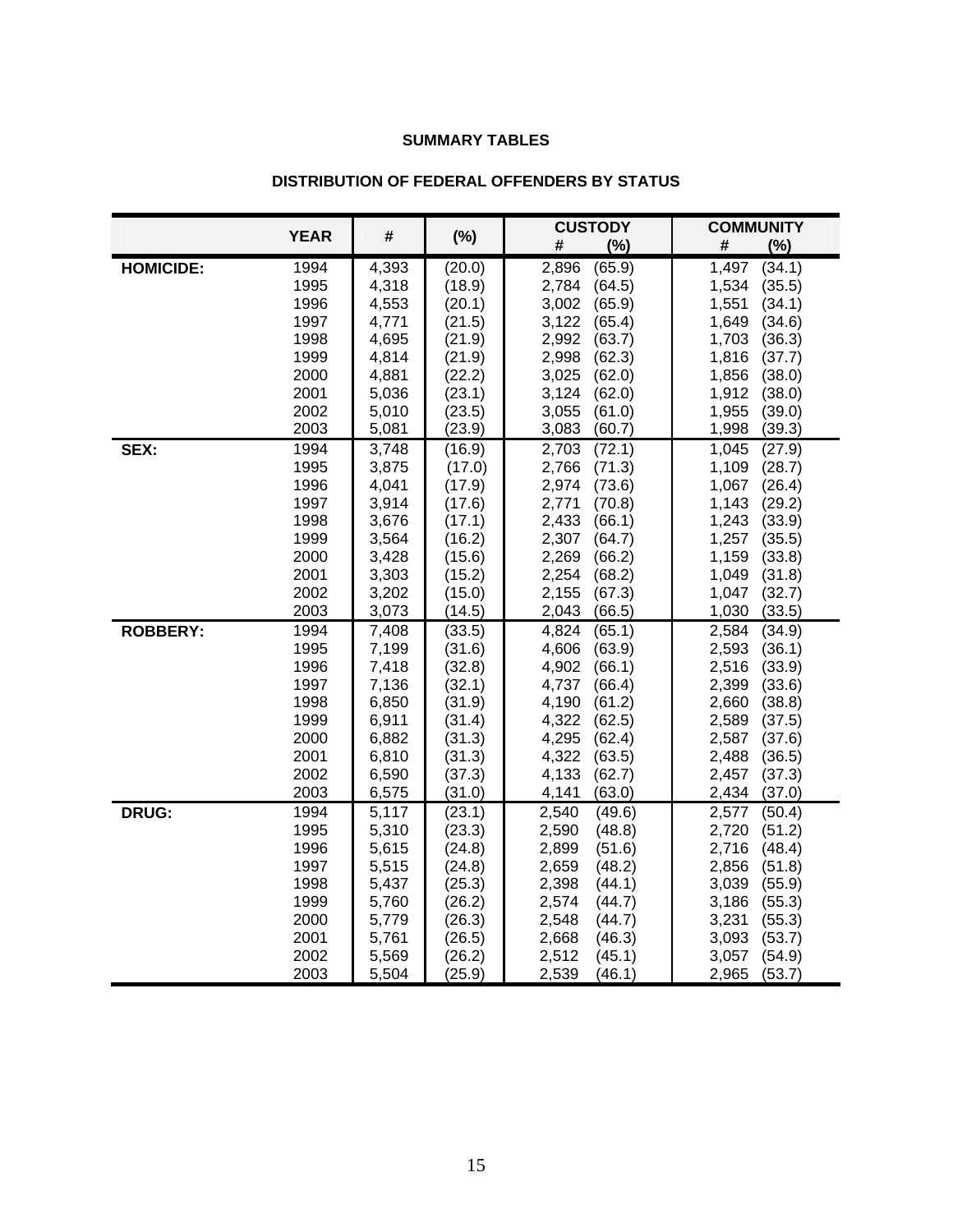|                  | <b>YEAR</b>  | #              | <b>MINIMUM</b><br>$\%$ | <b>MEDIUM</b><br>$\%$ | <b>MAXIMUM</b><br>$\%$ |
|------------------|--------------|----------------|------------------------|-----------------------|------------------------|
| <b>HOMICIDE:</b> | 1994         | 2,896          | 11.6                   | 55.2                  | 33.2                   |
|                  | 1995         | 2,784          | 13.1                   | 56.3                  | 29.7                   |
|                  | 1996         | 3,002          | 15.7                   | 56.4                  | 27.9                   |
|                  | 1997         | 3,122          | 17.1                   | 58.2                  | 24.7                   |
|                  | 1998         | 2,992          | 17.7                   | 56.8                  | 26.5                   |
|                  | 1999         | 2,998          | 18.4                   | 56.6                  | 25.0                   |
|                  | 2000         | 3,008          | 21.1                   | 55.7                  | 23.1                   |
|                  | 2001         | 3,124          | 18.2                   | 56.1                  | 25.7                   |
|                  | 2002         | 3,055          | 18.1                   | 55.0                  | 26.9                   |
|                  | 2003         | 3,083          | 18.3                   | 54.9                  | 26.8                   |
| SEX:             | 1994         | 2,703          | 11.6                   | 66.0                  | $\overline{2}$ 2.4     |
|                  | 1995         | 2,766          | 11.9                   | 67.8                  | 20.0                   |
|                  | 1996         | 2,974          | 11.5                   | 68.6                  | 19.9                   |
|                  | 1997         | 2,771          | 12.6                   | 68.4                  | 19.0                   |
|                  | 1998         | 2,433          | 14.6                   | 67.1                  | 18.3                   |
|                  | 1999         | 2,307          | 15.0                   | 63.2                  | 21.0                   |
|                  | 2000         | 2,264          | 16.1                   | 61.4                  | 22.5                   |
|                  | 2001         | 2,254          | 15.1                   | 63.5                  | 21.4<br>22.7           |
|                  | 2002<br>2003 | 2,155          | 14.1<br>14.1           | 63.2<br>64.5          | 21.4                   |
|                  |              | 2,036          |                        |                       |                        |
| <b>ROBBERY:</b>  | 1994<br>1995 | 4,824<br>4,606 | 8.1<br>8.8             | 63.4<br>62.4          | 28.5<br>27.7           |
|                  | 1996         | 4,902          | 9.3                    | 63.9                  | 26.8                   |
|                  | 1997         | 4,737          | 11.5                   | 63.1                  | 25.4                   |
|                  | 1998         | 4,190          | 12.7                   | 62.2                  | 25.1                   |
|                  | 1999         | 4,322          | 12.6                   | 60.5                  | 26.9                   |
|                  | 2000         | 4,261          | 13.5                   | 59.5                  | 27.0                   |
|                  | 2001         | 4,322          | 11.2                   | 60.6                  | 28.1                   |
|                  | 2002         | 4,133          | 10.2                   | 61.2                  | 28.7                   |
|                  | 2003         | 4,130          | 10.5                   | 64.1                  | 25.4                   |
| DRUG:            | 1994         | 2,540          | 16.4                   | 61.0                  | 22.6                   |
|                  | 1995         | 2,590          | 16.3                   | 60.6                  | 22.5                   |
|                  | 1996         | 2,899          | 17.4                   | 59.7                  | 22.9                   |
|                  | 1997         | 2,659          | 19.3                   | 59.7                  | 21.0                   |
|                  | 1998         | 2,398          | 23.1                   | 56.1                  | 20.8                   |
|                  | 1999         | 2,574          | 20.2                   | 55.1                  | 24.7                   |
|                  | 2000         | 2,542          | 20.0                   | 54.0                  | 26.0                   |
|                  | 2001         | 2,668          | 16.3                   | 57.2                  | 26.5                   |
|                  | 2002         | 2,512          | 15.5                   | 57.8                  | 26.7                   |
|                  | 2003         | 2,536          | 16.3                   | 58.1                  | 25.6                   |

## **DISTRIBUTION OF FEDERAL OFFENDERS BY SECURITY LEVEL**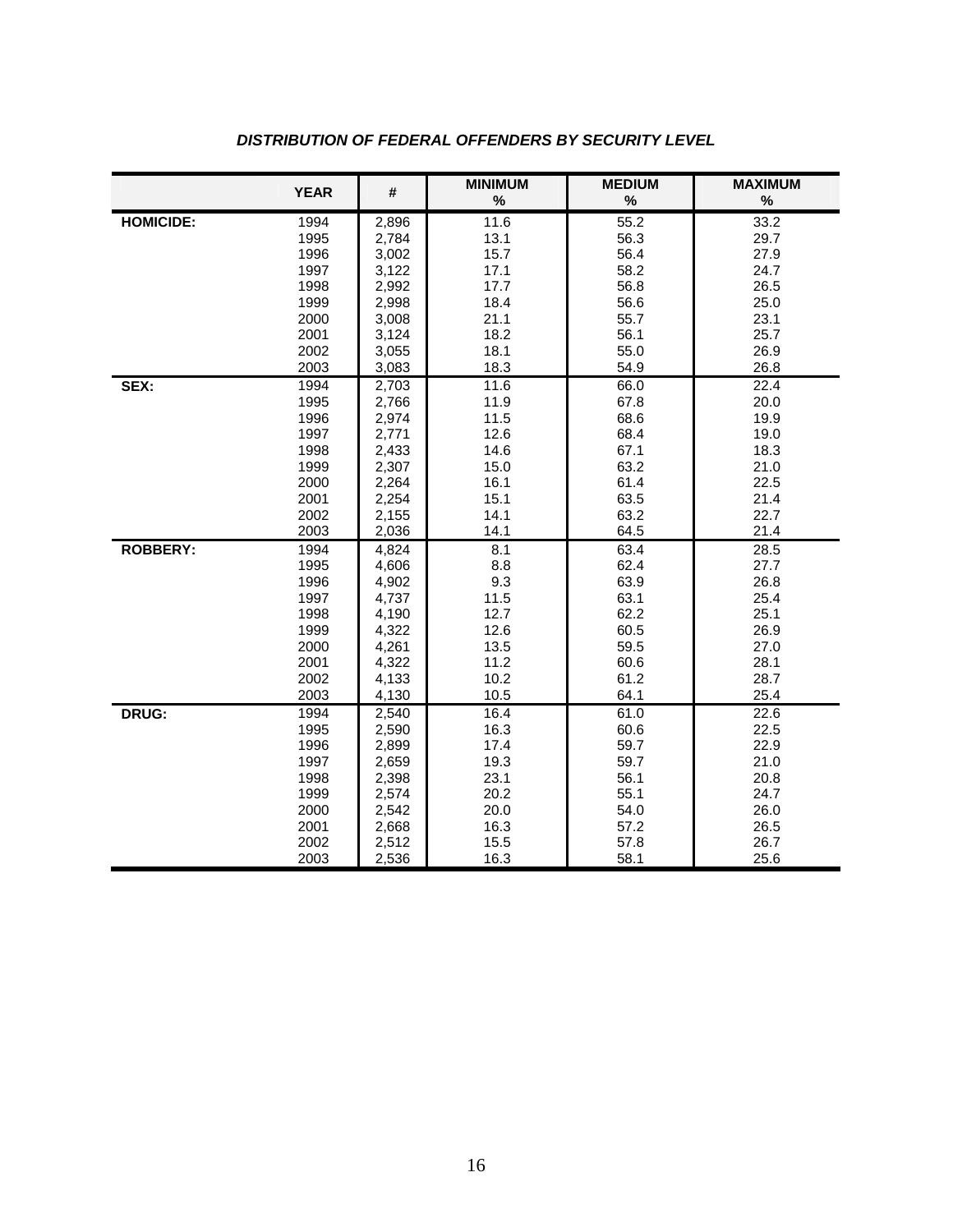|                  |              |                | <b>DAY PAROLE</b> | <b>FULL PAROLE</b> | <b>STATUTORY</b> |
|------------------|--------------|----------------|-------------------|--------------------|------------------|
|                  | <b>YEAR</b>  | #              |                   | %                  | <b>RELEASE</b>   |
|                  |              |                | $\%$              |                    | $\%$             |
| <b>HOMICIDE:</b> | 1994         | 1,497          | 14.4              | 79.7               | 5.9              |
|                  | 1995         | 1,534          | 13.8              | 79.1               | 7.0              |
|                  | 1996         | 1,551          | 12.8              | 79.1               | 8.1              |
|                  | 1997         | 1,649          | 15.7              | 74.3               | 10.1             |
|                  | 1998         | 1,703          | 16.0              | 74.3               | 9.7              |
|                  | 1999         | 1,816          | 15.1              | 74.0               | 11.0             |
|                  | 2000         | 1,856          | 14.9              | 74.8               | 10.3             |
|                  | 2001         | 1,912          | 14.4              | 76.0               | 9.6              |
|                  | 2002         | 1,955          | 15.6              | 74.3               | 10.1             |
|                  | 2003         | 1,998          | 15.2              | 75.2               | 9.6              |
| SEX:             | 1994         | 1,045          | 15.2              | 42.0               | 42.7             |
|                  | 1995         | 1,109          | 12.3              | 38.1               | 49.4             |
|                  | 1996         | 1,007          | 12.3              | 35.6               | 52.1             |
|                  | 1997         | 1,143          | 14.0              | 31.5               | 54.5             |
|                  | 1998         | 1,243          | 12.7              | 33.2               | 54.1             |
|                  | 1999         | 1,257          | 15.8              | 33.4               | 50.8             |
|                  | 2000         | 1,159          | 13.0              | 32.8               | 54.2             |
|                  | 2001         | 1,048          | 13.2              | 33.2               | 53.6             |
|                  | 2002         | 1,047          | 11.0              | 30.6               | 58.5             |
|                  | 2003         | 1,029          | 12.5              | 29.4               | 58.1             |
| <b>ROBBERY:</b>  | 1994         | 2,584          | $\overline{21.6}$ | 41.5               | 36.7             |
|                  | 1995         | 2,593          | 19.5              | 36.3               | 44.1             |
|                  | 1996         | 2,516          | 16.1              | 34.0               | 49.9             |
|                  | 1997         | 2,339          | 17.1              | 31.8               | 51.1             |
|                  | 1998         | 2,660          | 20.7              | 29.1               | 50.2             |
|                  | 1999         | 2,589          | 19.0              | 31.7<br>31.8       | 49.2<br>52.0     |
|                  | 2000<br>2001 | 2,587          | 16.2<br>16.0      | 30.6               | 53.4             |
|                  | 2002         | 2,488<br>2,457 | 15.3              | 27.4               | 57.3             |
|                  | 2003         | 2,434          | 15.3              | 25.2               | 59.5             |
| DRUG:            | 1994         | 2,577          | 14.9              | 64.9               | 20.2             |
|                  | 1995         | 2,720          | 12.1              | 63.4               | 24.5             |
|                  | 1996         | 2,716          | 10.2              | 63.4               | 26.4             |
|                  | 1997         | 2,856          | 15.9              | 59.4               | 24.7             |
|                  | 1998         | 3,039          | 17.0              | 56.7               | 26.3             |
|                  | 1999         | 3,186          | 18.7              | 57.3               | 24.0             |
|                  | 2000         | 3,232          | 15.4              | 58.0               | 26.6             |
|                  | 2001         | 3,091          | 15.2              | 55.6               | 29.2             |
|                  | 2002         | 3,057          | 15.2              | 52.1               | 34.5             |
|                  | 2003         | 2,963          | 13.7              | 50.5               | 35.8             |

#### *DISTRIBUTION OF FEDERAL OFFENDERS BY RELEASE STATUS*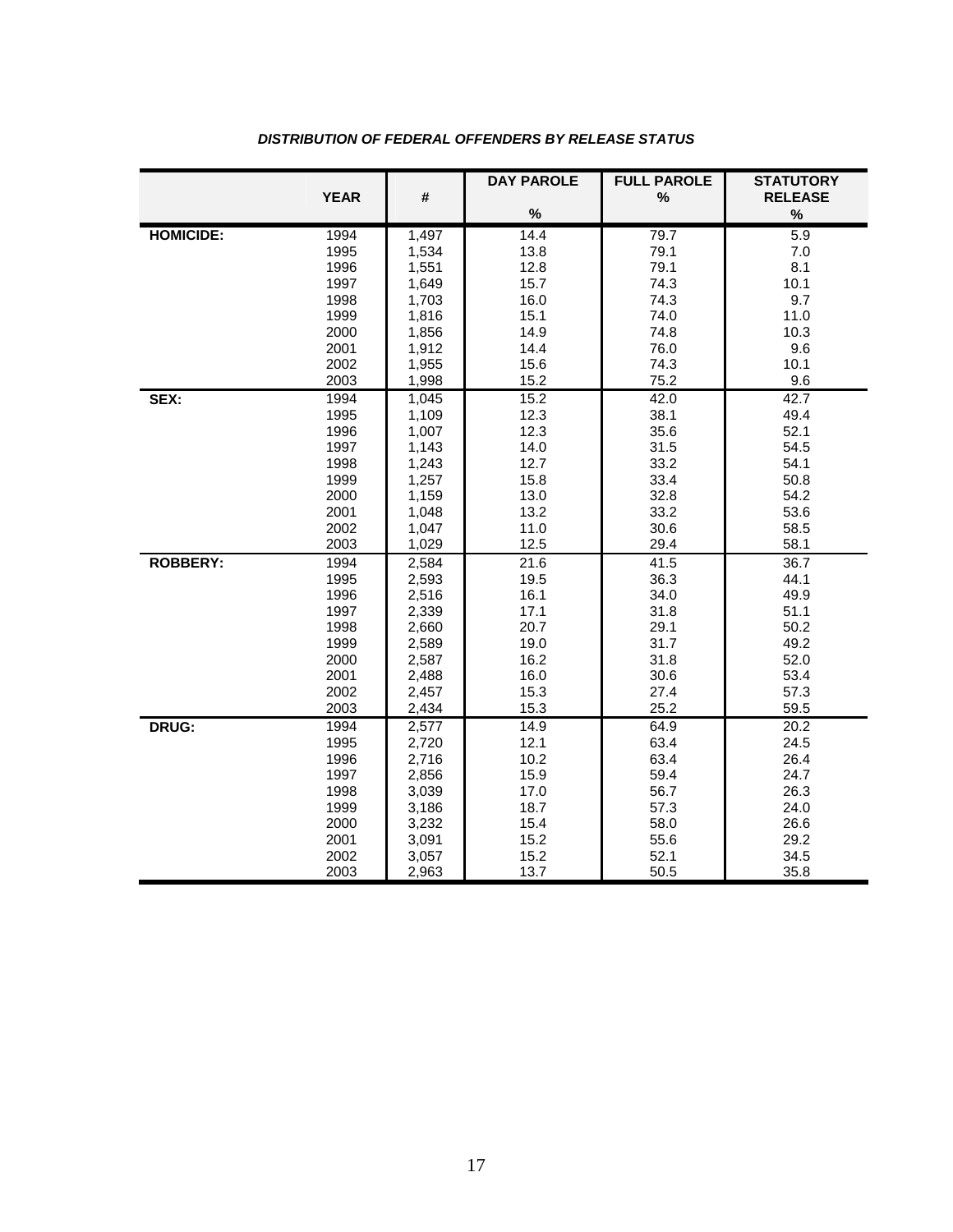|                  | <b>END-OF-YEAR</b> | <b>ATLANTIC</b> | <b>QUEBEC</b> | <b>ONTARIO</b> | <b>PRAIRIES</b> | <b>PACIFIC</b> |
|------------------|--------------------|-----------------|---------------|----------------|-----------------|----------------|
|                  |                    | $\%$            | $\%$          | $\%$           | $\%$            | $\%$           |
| <b>HOMICIDE:</b> | 1994               | 6.7             | 27.2          | 29.9           | 18.8            | 17.4           |
|                  | 1995               | 6.7             | 27.2          | 29.7           | 18.6            | 17.8           |
|                  | 1996               | 6.9             | 26.9          | 29.5           | 18.4            | 18.3           |
|                  | 1997               | 7.2             | 27.1          | 28.6           | 18.2            | 18.9           |
|                  | 1998               | 7.2             | 26.8          | 29.0           | 18.3            | 18.7           |
|                  | 1999               | 7.2             | 26.8          | 28.8           | 18.4            | 18.9           |
|                  | 2000               | $7.0\,$         | 26.5          | 28.6           | 18.5            | 19.3           |
|                  | 2001               | 6.9             | 26.2          | 28.2           | 19.3            | 19.4           |
|                  | 2002               | 6.7             | 26.5          | 27.9           | 19.6            | 19.3           |
|                  | 2003               | 6.8             | 26.2          | 27.6           | 19.7            | 19.7           |
| SEX:             | 1994               | 13.0            | 20.1          | 26.9           | 27.3            | 15.5           |
|                  | 1995               | 12.4            | 19.3          | 24.7           | 28.5            | 15.1           |
|                  | 1996               | 11.4            | 19.0          | 24.5           | 30.7            | 14.5           |
|                  | 1997               | 10.7            | 19.1          | 24.2           | 31.8            | 14.2           |
|                  | 1998               | 9.7             | 19.2          | 24.8           | 32.0            | 14.5           |
|                  | 1999               | 9.5             | 19.6          | 26.4           | 29.6            | 15.0           |
|                  | 2000               | 9.4             | 20.3          | 26.3           | 28.2            | 15.8           |
|                  | 2001               | 10.1            | 20.6          | 26.3           | 27.6            | 15.4           |
|                  | 2002               | 10.0            | 21.6          | 26.6           | 27.5            | 14.4           |
|                  | 2003               | 10.1            | 21.6          | 26.8           | 27.2            | 14.3           |
| <b>ROBBERY:</b>  | 1994               | 6.7             | 37.6          | 24.6           | 18.0            | 13.1           |
|                  | 1995               | 6.5             | 38.0          | 23.7           | 18.2            | 13.6           |
|                  | 1996               | 7.3             | 36.9          | 23.7           | 19.0            | 13.0           |
|                  | 1997               | 7.4             | 36.0          | 23.7           | 19.9            | 13.0           |
|                  | 1998               | 7.4             | 35.1          | 24.4           | 20.0            | 13.1           |
|                  | 1999               | 7.6             | 34.1          | 24.3           | 21.0            | 13.1           |
|                  | 2000               | 7.8             | 33.7          | 23.6           | 21.4            | 13.7           |
|                  | 2001               | 8.1<br>8.4      | 32.5          | 24.0           | 21.8            | 13.5           |
|                  | 2002<br>2003       | 8.8             | 31.9<br>31.9  | 24.0<br>23.2   | 21.7<br>21.8    | 14.0<br>14.3   |
|                  |                    |                 |               |                |                 |                |
| DRUG:            | 1994<br>1995       | 7.2             | 37.8          | 27.9<br>27.2   | 16.1<br>15.7    | 10.9<br>10.9   |
|                  | 1996               | $7.7\,$         | 38.5<br>38.2  | 26.1           | 17.3            | 10.4           |
|                  | 1997               | 8.0<br>7.8      | 37.4          | 26.1           | 18.5            | 10.3           |
|                  | 1998               | 7.6             | 36.8          | 26.8           | 19.0            | 9.8            |
|                  | 1999               | 7.9             | 35.2          | 26.9           | 20.3            | 9.7            |
|                  | 2000               | 7.7             | 34.2          | 25.4           | 22.4            | 10.3           |
|                  | 2001               | 7.9             | 34.4          | 24.7           | 23.2            | 10.0           |
|                  | 2002               | 8.0             | 34.2          | 24.6           | 23.2            | 10.0           |
|                  | 2003               | 8.7             | 34.9          | 24.3           | 21.6            | 10.5           |
| <b>OVERALL:</b>  | 1994               | 9.9             | 28.9          | 27.6           | 20.2            | 13.4           |
|                  | 1995               | 9.8             | 29.2          | 27.1           | 20.5            | 13.5           |
|                  | 1996               | 9.5             | 28.5          | 26.8           | 22.0            | 13.5           |
|                  | 1997               | 9.0             | 28.1          | 26.7           | 22.8            | 13.4           |
|                  | 1998               | 8.5             | 27.9          | 27.5           | 22.7            | 13.4           |
|                  | 1999               | 8.6             | 27.2          | 27.6           | 23.3            | 13.4           |
|                  | 2000               | 8.6             | 26.8          | 27.0           | 23.8            | 13.9           |
|                  | 2001               | 8.9             | 26.3          | 27.0           | 23.9            | 13.5           |
|                  | 2002               | 8.8             | 26.2          | 27.1           | 23.8            | 14.1           |
|                  | 2003               | 9.1             | 26.0          | 27.2           | 23.1            | 14.6           |

#### *DISTRIBUTION OF FEDERAL OFFENDERS BY REGION*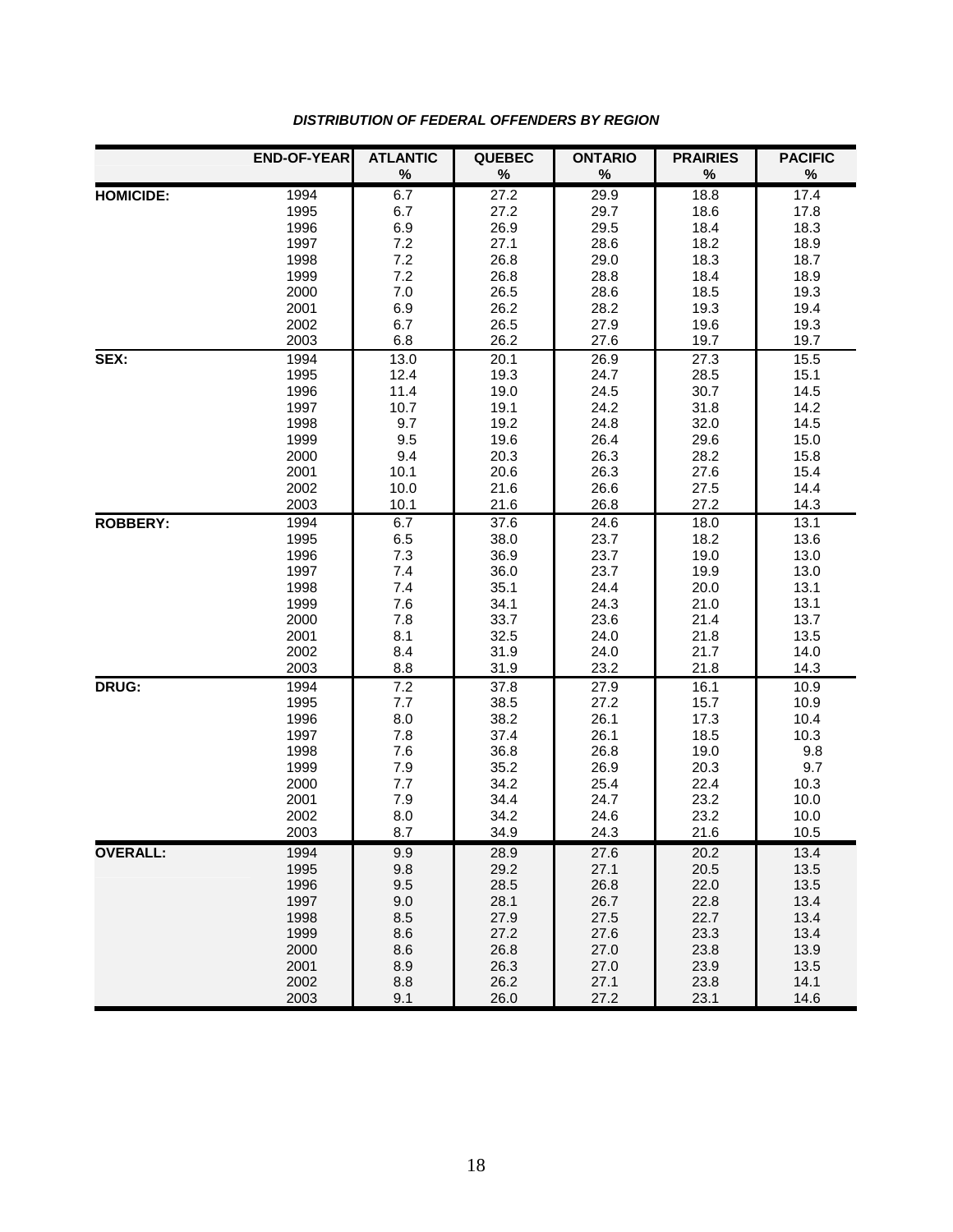|                  | <b>END-OF-YEAR</b> | #              | %            | <b>MEN</b><br>$\%$ | <b>WOMEN</b><br>℅     |
|------------------|--------------------|----------------|--------------|--------------------|-----------------------|
|                  |                    |                |              |                    | (# )                  |
| <b>HOMICIDE:</b> | 1994<br>1995       | 4,393<br>4,318 | 20.0<br>18.9 | 96.0<br>96.5       | 4.0 (176)<br>3.5(152) |
|                  | 1996               | 4,553          | 20.1         | 96.3               | 3.7 (167)             |
|                  | 1997               | 4,771          | 21.5         | 95.8               | 4.2 (199)             |
|                  | 1998               | 4,695          | 21.9         | 95.7               | 4.3 (203)             |
|                  | 1999               | 4,814          | 21.9         | 95.6               | 4.4(211)              |
|                  | 2000               | 4,881          | 22.2         | 95.8               | 4.2 (206)             |
|                  | 2001               | 5,036          | 23.1         | 95.8               | 4.2 (219)             |
|                  | 2002               | 5,010          | 23.5         | 95.9               | 4.1 (206)             |
|                  | 2003               | 5,081          | 23.9         | 96.0               | 4.0(201)              |
| SEX:             | 1994               | 3,748          | 16.9         | 99.5               | 0.5(17)               |
|                  | 1995               | 3,875          | 17.0         | 99.7               | 0.3(10)               |
|                  | 1996               | 4,041          | 17.9         | 99.7               | 0.3(14)               |
|                  | 1997               | 3,914          | 17.6         | 99.6               | 0.4(15)               |
|                  | 1998               | 3,676          | 17.1         | 99.5               | 0.5(17)               |
|                  | 1999               | 3,564          | 16.2         | 99.7               | 0.3(12)               |
|                  | 2000               | 3,428          | 15.6         | 99.6               | 0.4(14)               |
|                  | 2001               | 3,303          | 15.2         | 99.6               | 0.4(13)               |
|                  | 2002               | 3,202          | 15.0         | 99.7               | 0.3(9)                |
|                  | 2003               | 3,073          | 14.5         | 99.7               | 0.3(10)               |
| <b>ROBBERY:</b>  | 1994               | 7,408          | 33.5         | 99.0               | 1.0(89)               |
|                  | 1995               | 7,199          | 31.6         | 98.9               | 1.1(82)               |
|                  | 1996               | 7,418          | 32.8         | 98.8               | 1.2(88)               |
|                  | 1997               | 7,136          | 32.1         | 98.4               | 1.6(115)              |
|                  | 1998               | 6,850          | 31.9         | 98.3               | 1.7(118)              |
|                  | 1999               | 6,911          | 31.4         | 98.3               | 1.7(116)              |
|                  | 2000               | 6,882          | 31.3         | 98.2               | 1.8(125)              |
|                  | 2001               | 6,810          | 31.3         | 97.9               | 2.1(144)              |
|                  | 2002               | 6,590          | 37.3         | 97.8               | 2.2(144)              |
|                  | 2003               | 6,575          | 31.0         | 97.7               | 2.3(149)              |
| DRUG:            | 1994               | 5,117          | 23.1         | 97.0               | 3.0(163)              |
|                  | 1995               | 5,310          | 23.3         | 96.8               | 3.2(172)              |
|                  | 1996               | 5,615          | 24.8         | 95.9               | 4.1 (228)             |
|                  | 1997               | 5,515          | 24.8         | 95.0               | 5.0(273)              |
|                  | 1998               | 5,146          | 24.8         | 94.7               | 5.4 (291)             |
|                  | 1999               | 5,760          | 26.1         | 94.1               | 6.0(343)              |
|                  | 2000               | 5,779          | 26.3         | 94.0               | 6.0(346)              |
|                  | 2001               | 5,761          | 26.5         | 94.1               | 5.9 (342)             |
|                  | 2002               | 5,569          | 26.2         | 94.3               | 5.7(317)              |
|                  | 2003               | 5,209          | 25.9         | 94.7               | 5.3 (294)             |

#### *DISTRIBUTION OF FEDERAL OFFENDERS BY GENDER*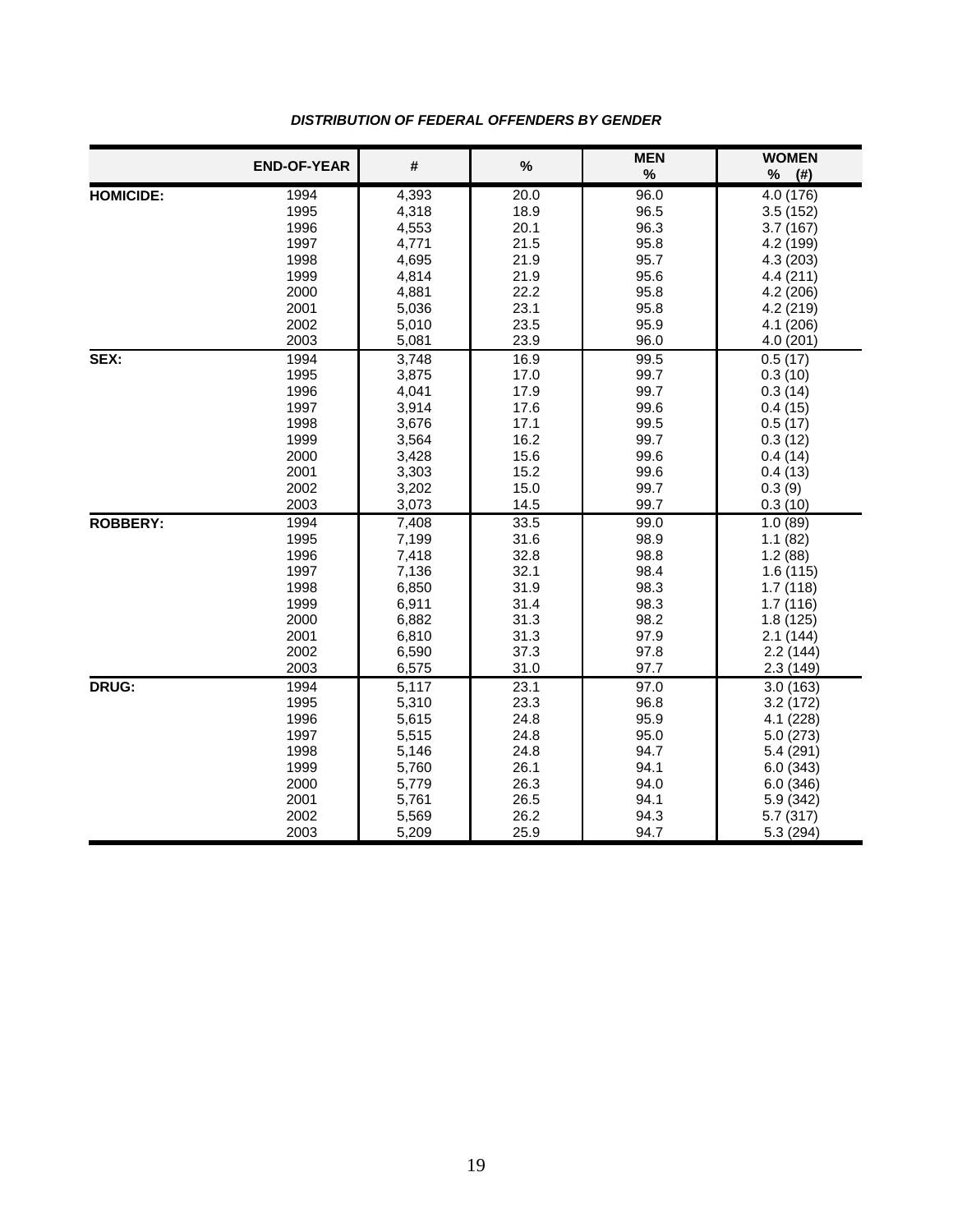|                  | <b>END-OF-YEAR</b> | <b>FEDERAL JURISDICTION</b> | <b>AT ADMISSION</b> |
|------------------|--------------------|-----------------------------|---------------------|
| <b>HOMICIDE:</b> | 1994               | 42 YEARS (18-89)            | 36 YEARS (16-87)    |
|                  | 1995               | 42 YEARS (20-89)            | 36 YEARS (18-84)    |
|                  | 1996               | 43 YEARS (20-93)            | 36 YEARS (18-84)    |
|                  | 1997               | 43 YEARS (20-91)            | 36 YEARS (18-84)    |
|                  | 1998               | 42 YEARS (18-92)            | 35 YEARS (14-92)    |
|                  | 1999               | 41 YEARS (17-92)            | 31 YEARS (14-87)    |
|                  | 2000               | 43 YEARS (18-95)            | 31 YEARS (15-87)    |
|                  | 2001               | 43 YEARS (18-96)            | 31 YEARS (15-86)    |
|                  | 2002               | 44 YEARS (19-97)            | 33 YEARS (15-87)    |
|                  | 2003               | 44 YEARS (18-90)            | 33 YEARS (15-81)    |
| SEX:             | 1994               | 41 YEARS (19-86)            | 39 YEARS (15-85)    |
|                  | 1995               | 42 YEARS (20-85)            | 40 YEARS (18-82)    |
|                  | 1996               | 43 YEARS (19-89)            | 41 YEARS (18-81)    |
|                  | 1997               | 46 YEARS (20-89)            | 43 YEARS (19-83)    |
|                  | 1998               | 43 YEARS (18-97)            | 41 YEARS (14-82)    |
|                  | 1999               | 43 YEARS (17-97)            | 39 YEARS (14-81)    |
|                  | 2000               | 44 YEARS (19-99)            | 40 YEARS (15-80)    |
|                  | 2001               | 44 YEARS (18-100)           | 39 YEARS (15-82)    |
|                  | 2002               | 44 YEARS (19-101)           | 40 YEARS (15-82)    |
|                  | 2003               | 44 YEARS (19-102)           | 40 YEARS (15-82)    |
| <b>ROBBERY:</b>  | 1994               | 34 YEARS (16-78)            | 31 YEARS (16-65)    |
|                  | 1995               | 35 YEARS (19-78)            | 33 YEARS (18-68)    |
|                  | 1996               | 35 YEARS (19-79)            | 33 YEARS (18-68)    |
|                  | 1997               | 35 YEARS (19-75)            | 33 YEARS (18-68)    |
|                  | 1998               | 36 YEARS (17-81)            | 33 YEARS (17-68)    |
|                  | 1999               | 35 YEARS (17-82)            | 31 YEARS (16-71)    |
|                  | 2000               | 35 YEARS (18-84)            | 31 YEARS (16-71)    |
|                  | 2001               | 36 YEARS (18-85)            | 31 YEARS (16-71)    |
|                  | 2002               | 36 YEARS (18-86)            | 32 YEARS (16-75)    |
|                  | 2003               | 37 YEARS (18-87)            | 33 YEARS (16-75)    |
| DRUG:            | 1994               | 36 YEARS (18-81)            | 34 YEARS (17-74)    |
|                  | 1995               | 36 YEARS (20-73)            | 35 YEARS (18-71)    |
|                  | 1996               | 37 YEARS (19-76)            | 35 YEARS (18-73)    |
|                  | 1997               | 38 YEARS (20-75)            | 36 YEARS (19-69)    |
|                  | 1998               | 37 YEARS (18-79)            | 36 YEARS (18-78)    |
|                  | 1999               | 36 YEARS (18-80)            | 34 YEARS (17-82)    |
|                  | 2000               | 37 YEARS (19-82)            | 34 YEARS (17-73)    |
|                  | 2001               | 38 YEARS (19-83)            | 33 YEARS (16-74)    |
|                  | 2002               | 38 YEARS (19-84)            | 35 YEARS (18-79)    |
|                  | 2003               | 38 YEARS (19-85)            | 35 YEARS (19-80)    |

#### *DISTRIBUTION OF FEDERAL OFFENDERS BY AVERAGE AGE*